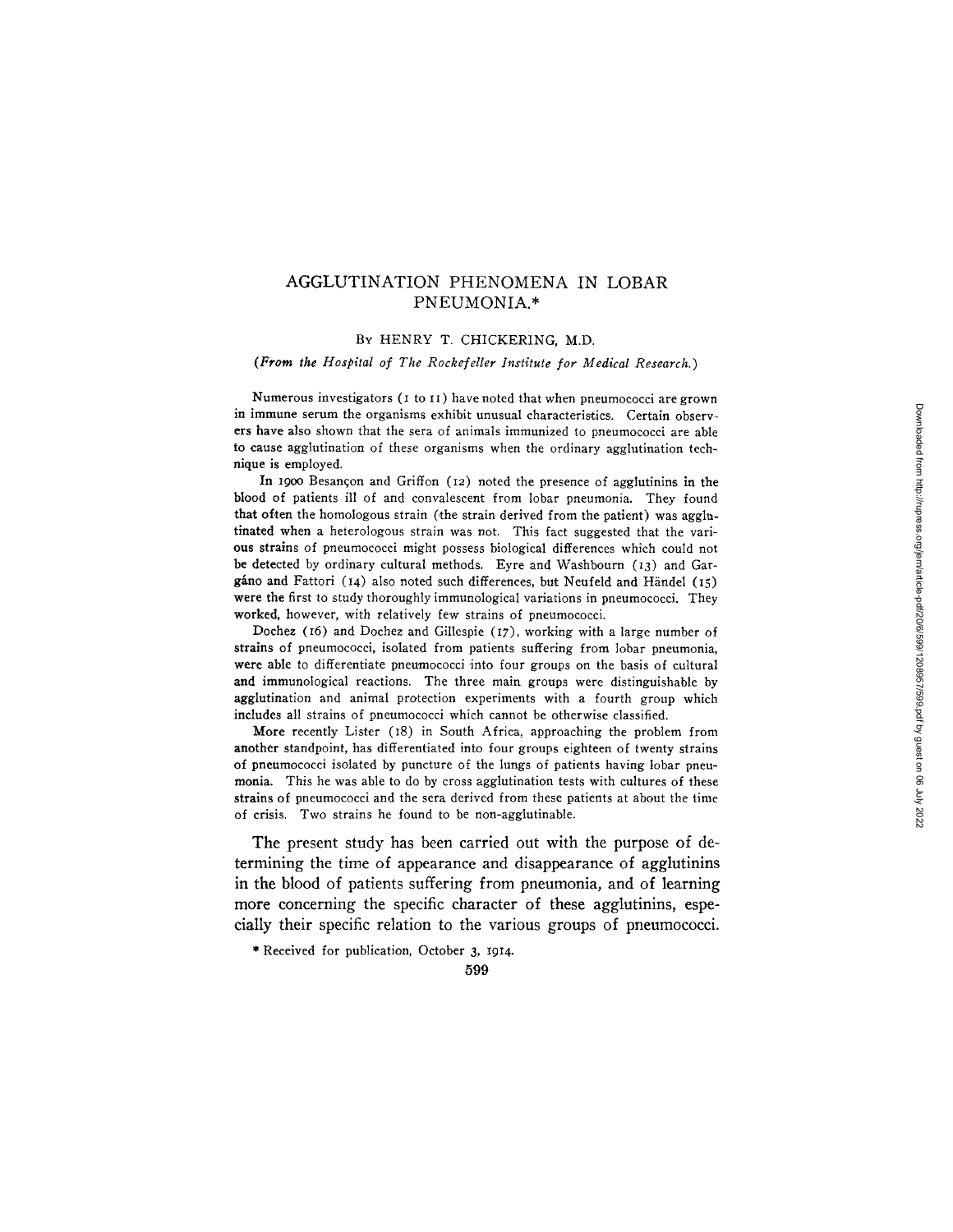### METHODS.

Neufeld  $(19)$ , Jehle  $(20)$ , Kindborg  $(21)$ , and others have found that pneumococci are agglutinated by the serum of immunized animals when this is diluted to  $I$  to 60 or even  $I$  to  $I$ 00,000 (2 $I$ ), and that the serum of patients diluted even to I to 160 may cause such agglutination when the homologous strains are used. We have found, however, that the reaction is highly specific even as regards the various groups of organisms, so that for the purpose in view the use of diluted serum seemed unnecessary. This is especially true since normal human blood does not contain agglutinins for the pneumococcus, and spontaneous agglutination of pneumococci does not occur with the method employed. Therefore, in making these tests equal parts (0.3 of a cubic centimeter) of a broth culture of the organism to be tested and of the patient's serum were mixed together and macroscopic readings were made after two hours in a water bath at  $37^\circ$  C. and after twenty-four hours in the ice-box. In practically every case agglutination was apparent at the end of the two hour period, if it occurred at all.

The cultures of pneumococci were obtained from culture of the heart's blood of a mouse inoculated intraperitoneally with the patient's washed sputum, or from direct blood culture, or from culture of material obtained by puncture of the tung of the patient.

Certain observers (22) have noted that cultures fresh from the human host are occasionally not agglutinable. Therefore, all cultures were grown for several generations on artificial culture media. To make sure that the cultures employed were agglutinable, they were all tested with antipneumococcus serum specific for groups I and II, before they were used for the agglutination tests with human serum. At each examination the patient's serum was tested against the homologous organism and also against stock cultures belonging to groups I and II.

The blood to be tested was drawn aseptically from an arm vein of the patient. It was allowed to clot, was centrifuged, and the clear serum was pipetted off. The tests were made with serum as fresh as possible, for it has been found that agglutinins in human blood disappear quickly after it is stored. This is especially so if the serum has not been separated from the clot. With highly im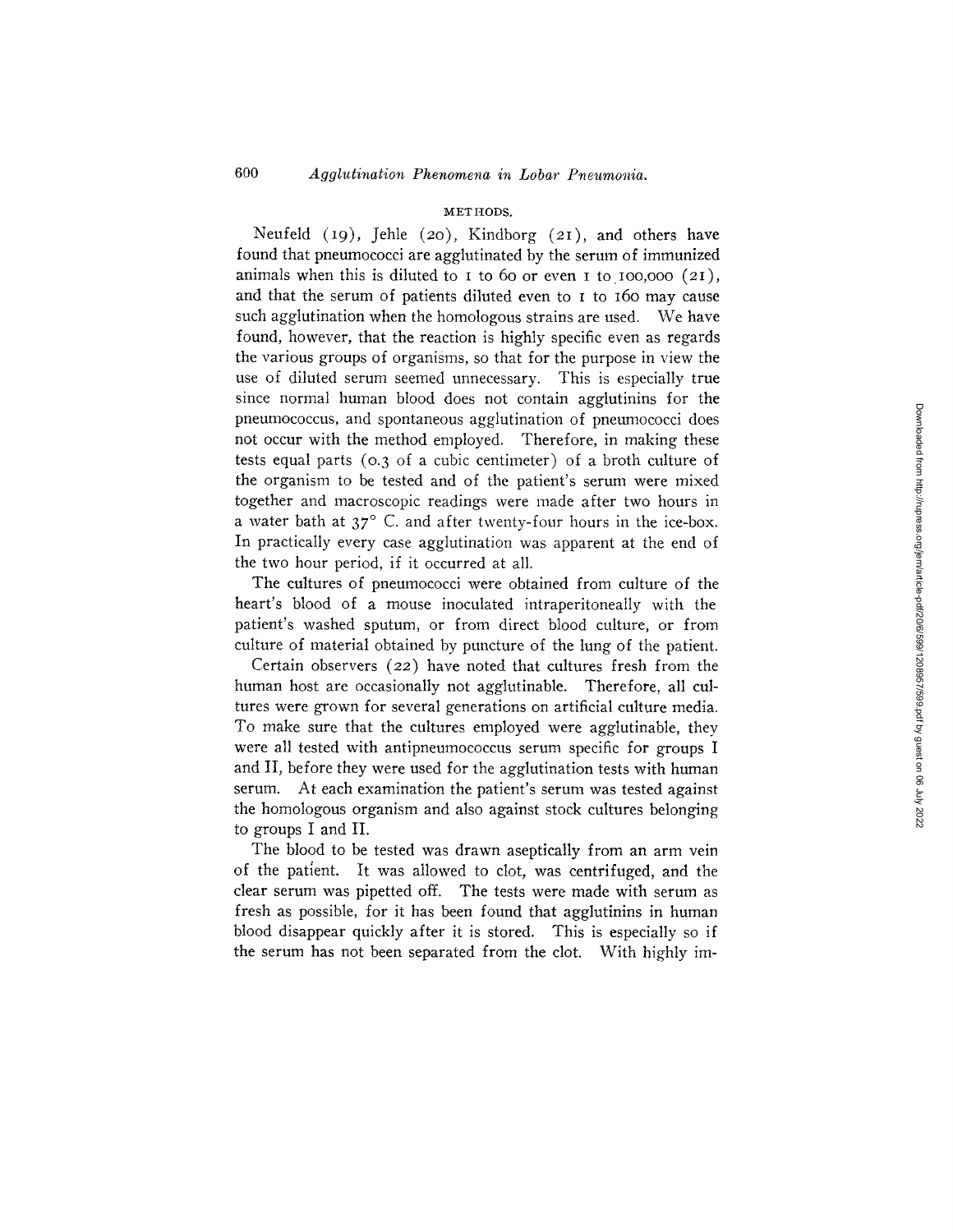mune horse serum this is not the case. Serum two years old has been found still to possess strong agglutinative properties.

The correlation between the clinical severity of lobar pneumonia and the bacteriological findings has not only prognostic importance, but also considerable bearing on the effects of serum therapy. It has been learned that infections which are included in groups I and II are usually severe. The serum treatment of lobar pneumonia has been more successful in the cases included in group I than in group II, and experimentally it has been found that antipneumococcus serum I (a serum produced by highly immunizing a horse to pneumococci belonging to group I) possesses greater protective and curative properties than a serum similarly produced by organisms included in group II. It will be noted in the protocol that six of the fatal cases were group II infections, some of which were thoroughly treated with serum.

On the other hand, infections due to organisms in the heterogeneous group (group IV) are almost always mild and the prognosis is favorable. Infections due to Pneumococcus mucosus (group III) are often severe, but as this organism under ordinary cultural methods is non-agglutinable, this group may be left out of consideration for the present.

Bearing in mind these apparent differences in the type of disease produced by the different groups of pneumococci, we may make an analysis of the results of the agglutination reactions.

### DISCUSSION.

The protocol of all the cases studied is briefly summarized in table I.

| Group.            | No. of cases. | Agglutinins present at Never present. Per cent. pressume time in the disease. |      |
|-------------------|---------------|-------------------------------------------------------------------------------|------|
|                   | τħ            | τn                                                                            | 100  |
|                   | 13            |                                                                               | 53.8 |
| $III$ (mucosus)   |               |                                                                               |      |
| IV (heterologous) |               |                                                                               | 55.5 |

TABLE I.

In all, sera from forty cases of lobar pneumonia, due to different types of pneumococcus, were examined. The sera of all the sixteen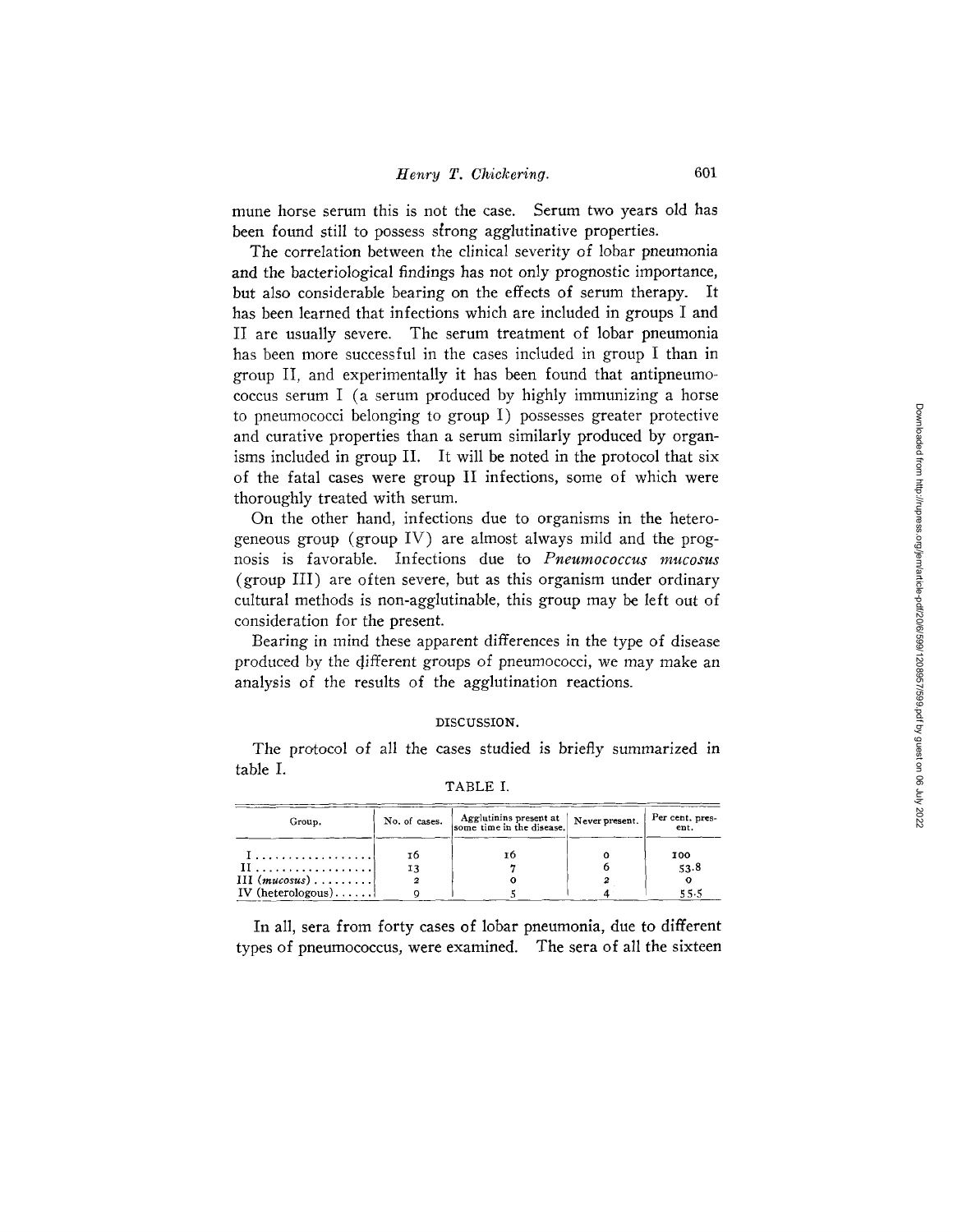cases belonging to group I showed the presence of agglutinins at some stage of the disease. Six of the thirteen cases in group II showed no agglutinins. In five of these negative cases the disease terminated fatally. Repeated examinations of the sera of these patients showed no agglutinins for their own organism or for stock cultures I and II. In all these cases there was no doubt as to the type of the infecting pneumococcus, for four had positive blood cultures and from the fifth an organism belonging to group II was recovered by lung puncture. This confirms the observations of Lister, who was unable to demonstrate the presence of agglutinins in the sera of four cases that terminated fatally.

The impression has been gained that the non-development of agglutinins in the sera of patients with severe infections is evidence of grave prognostic import. Exceptions to this observation have been noted, however, in which a feeble agglutination reaction developed late in two fatal cases. In one of these the patient's serum showed agglutinins on the thirteenth day (the day of admission to the hospital), the patient dying of a complicating meningitis and empyema on the seventeenth day. This case had no serum treatment. In the second case, which was treated with antipneumococcus serum, agglutinins were demonstrable on the thirteenth day of the disease. This patient had four lobes involved and died in extreme dyspnea on the following day.

Observations were made on only two patients infected with *Pneumococcus mucosus.* Hanes (23) has shown that members of this group are specifically agglutinable when treated according to the method of Porges  $(24)$ , but that they do not agglutinate when subjected to the usual agglutination method. Since the latter method was employed in the present investigation, no agglutinins were demonstrable in the cases recorded.

In four of the nine cases belonging to group IV, no agglutinins were noted in the patients' sera. Two of these negative cases were mild in type, one was quite ill, having a positive blood culture, and the fourth was complicated with influenza. From this last case large numbers of *Bacillus influenzce* were recovered from the sputum. Unfortunately a lung puncture yielded no culture. It is impossible to say absolutely whether *Bacillus influenza* or an atypical pneumo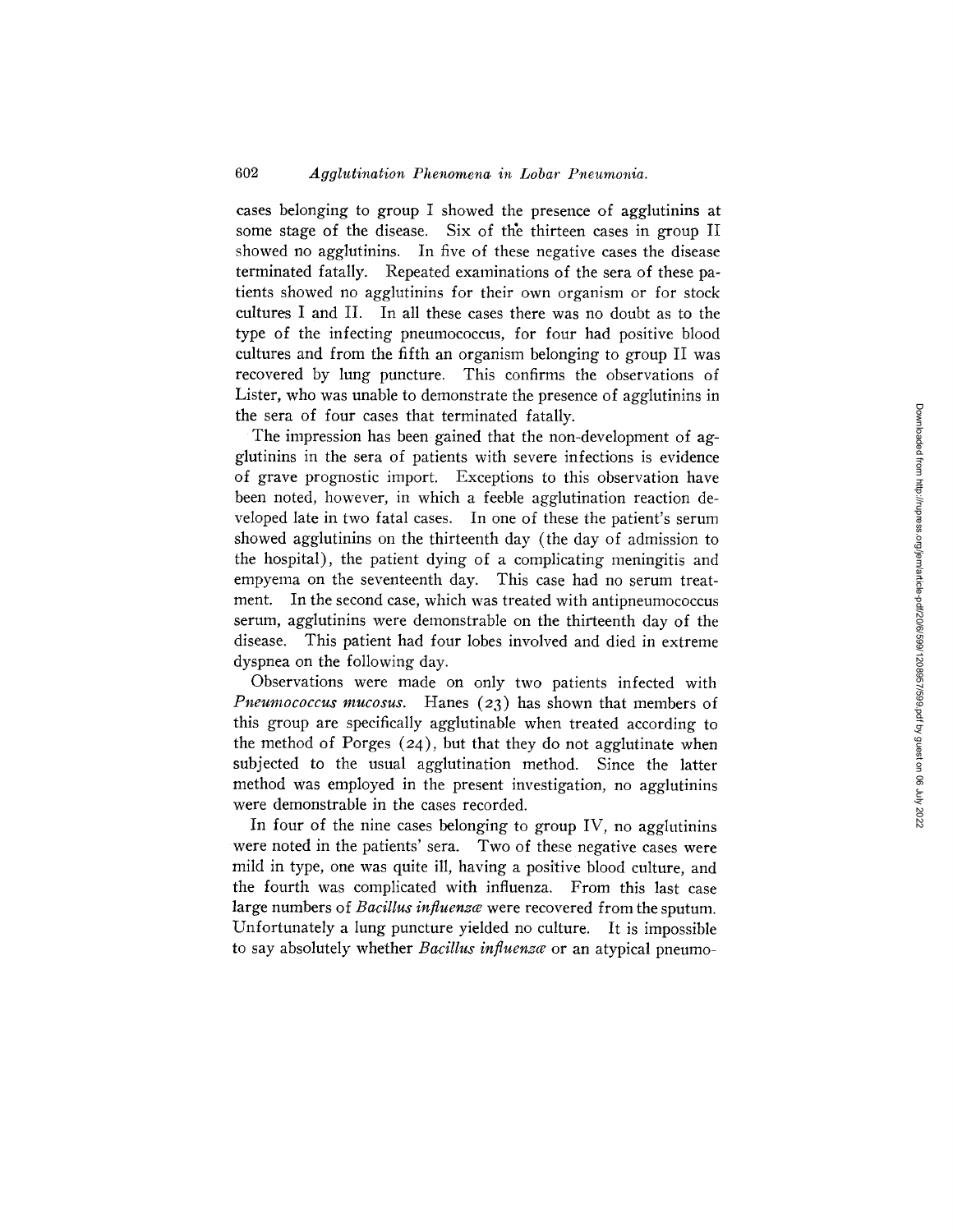**coccus** or both were the etiological factors. In four of the five cases showing agglutination of the homologous organism, the reaction was feeble and lasted only one day, and in one case, which presented a very severe clinical picture, with positive blood cultures and spreading lesions, the serum developed strong agglutinative power for the patient's own organism on the day of the crisis (ninth day), which power persisted for eighty-four days. This patient later developed an abscess of the opposite lung and resolution of the original lesion was very slow. As the agglutinative power of this patient's serum was so strong and persistent, a few attempts were made to agglutinate with this serum other strains of organisms belonging to group IV, but all with negative results. It has seemed that in this case, as in two others in which agglutinins were demonstrated over a period of 117 days and 112 days respectively, the duration of the lesion (delayed resolution) had some relation to the persistence of agglutinins in the blood. In the other twenty-five cases showing positive agglutination at one time or another, the duration of this phenomenon was relatively short; the longest was twenty-one days, the average about seven days.

These findings are not wholly in accordance with the results of Jehle's investigations, who found that the sera of only a small number of patients agglutinated the pneumococcus forty-eight hours after the crisis and none after four days.

Agglutinins develop usually just before, at, or just after the crisis (table II, pp.  $607-13$ ). During this critical period of the disease Dochez (25) also demonstrated the presence of protective substances in human serum. Only two patients showed agglutinative power any appreciable time before the crisis; one showed it three days before, the second two days before the crisis. The former received antipneumococcus serum, the latter did not.

Too few cases have been studied to draw conclusions as to the effect of serum treatment on the appearance of agglutinins in the patients' blood. Of the sixteen patients in group I, agglutinins appeared in the serum of all. Eleven of these patients were treated with serum, and five received no serum. Of the thirteen cases in group II, agglutinins were demonstrable in the sera of seven eases, and in six cases no agglutinins could be demonstrated at any time.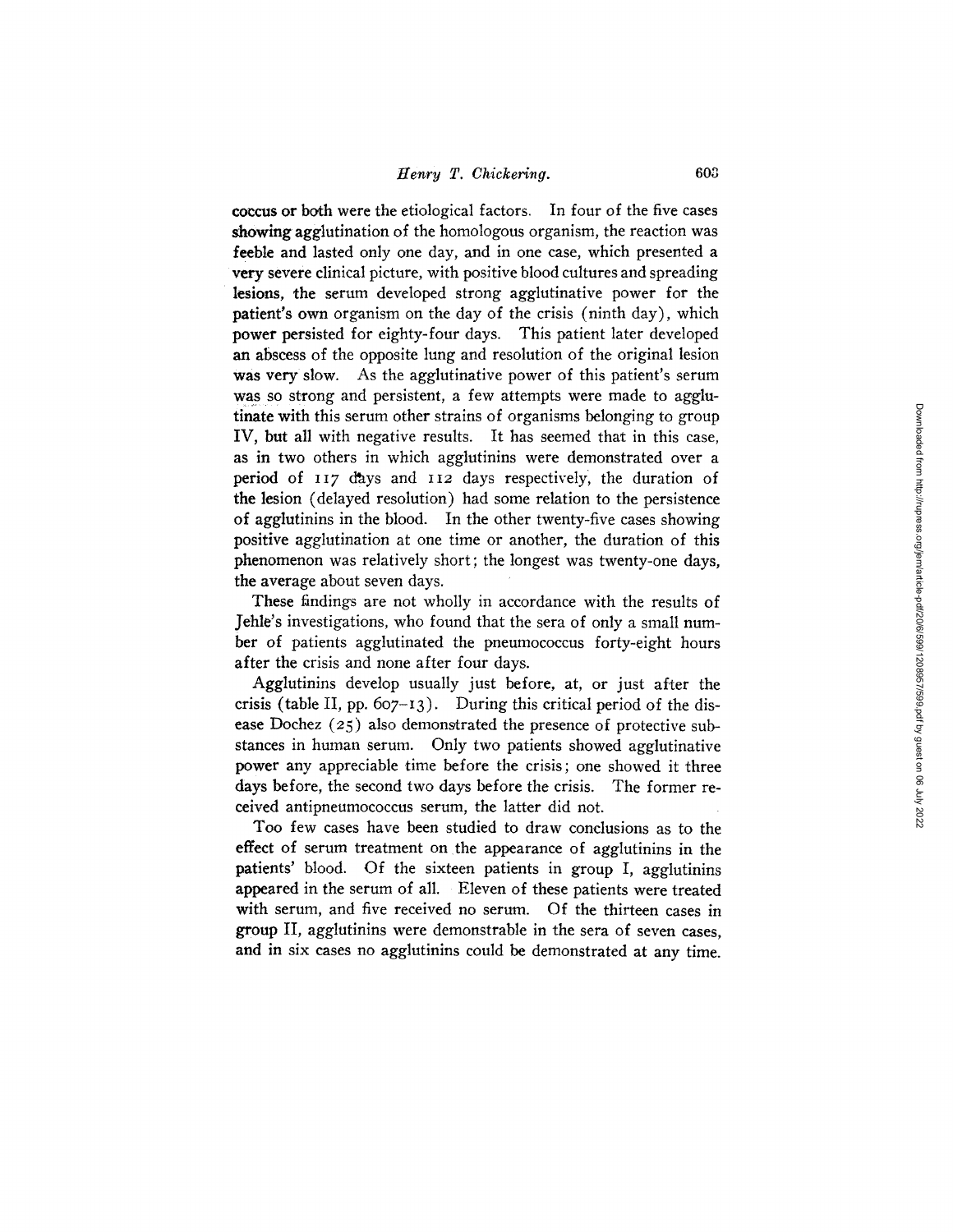#### 604 Agglutination Phenomena in Lobar Pneumonia.

Eight of the thirteen cases in this group were treated with serum, and of these three developed agglutinins and five did not. On the other hand, four patients showed agglutining in the blood without serum treatment and none were demonstrated in one fatal case. Thus it would seem that serum treatment had but little influence on the development of agglutinins.

Probably the determination of the presence of agglutinins will have little practical bearing on the diagnosis and treatment of the disease. However, the fact that an organism derived from the



TEXT-FIG. I. The relative time of development of agglutinins for homologous and stock organisms in a case of lobar pneumonia.  $I = stock$  culture of pneumococcus belonging to group I. II = stock culture of pneumococcus belonging to group II.  $H =$  homologous culture of pneumococcus, i. e., that derived from the patient.

sputum is agglutinated by the patient's serum is corroborative evidence that this organism is the etiological agent concerned. In practically every case observed, in case the serum agglutinated any organism, it caused agglutination of the organism obtained from culture of the heart's blood of a mouse injected with the patient's washed sputum. Agglutination is of no help in the early recogni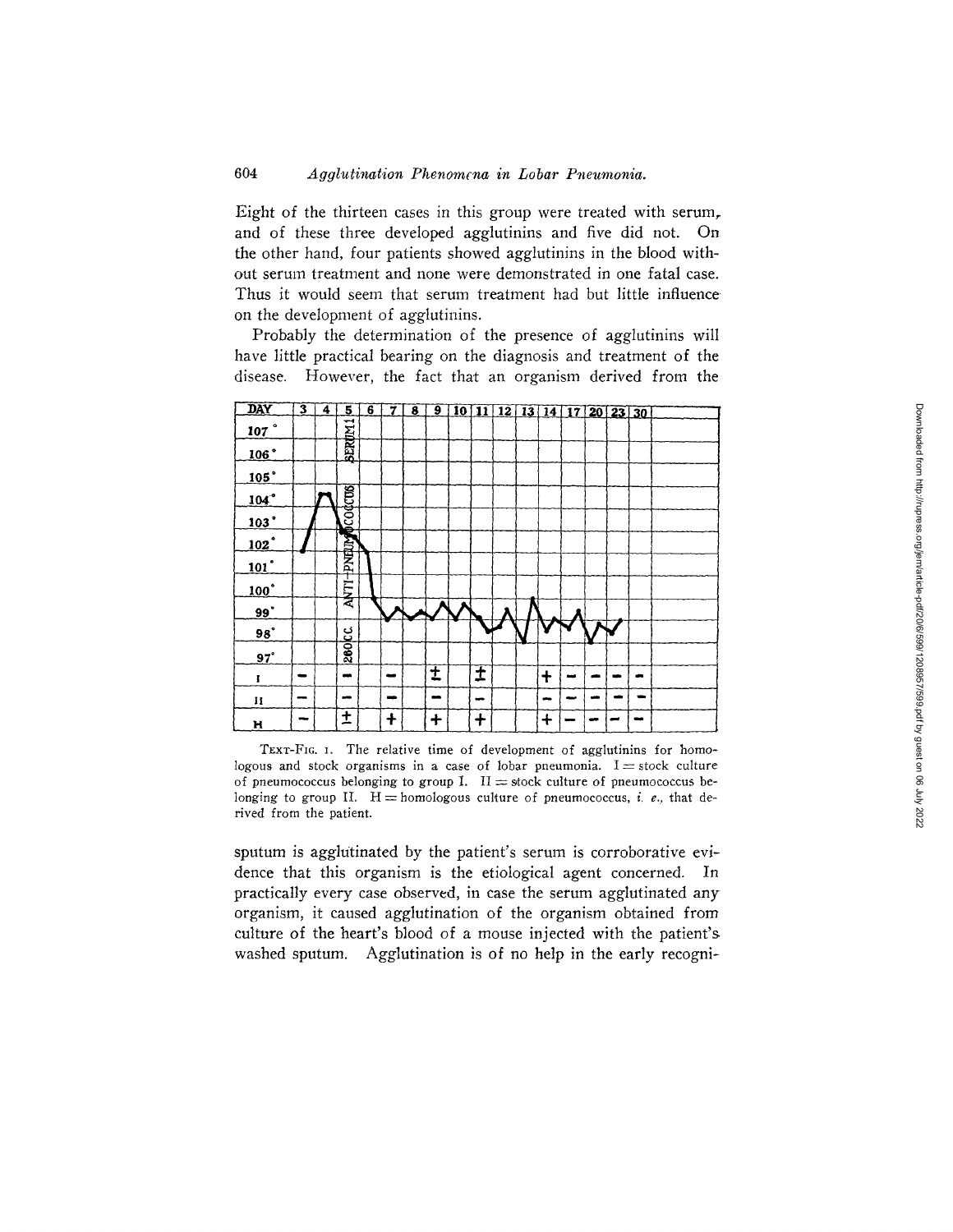tion of the type of organism concerned, inasmuch as the appearance of agglutinins occurs relatively late in the disease.

In several instances it has been found that the first organism to be agglutinated was the homologous strain and only later was the stock strain agglutinated. This illustrates the great specificity of the reaction even when no dilutions are used. Clough (26) has noted this marked specificity of the serum of patients recovering from lobar pneumonia in his experiments, demonstrating the power of such sera to render virulent pneumococci phagocytable. One case on which observations were made at frequent intervals shows this group specificity clearly (text-figure I).

### CONCLUSIONS.

I. Agglutinins are present in the blood of patients suffering from lobar pneumonia during some stage of the disease in a large per centage  $(73.8$  per cent.) of the cases due to pneumococci belonging in groups I, II, and IV.

2. In most very severe and fatal cases agglutinins cannot be demonstrated, and it is probable that their absence during the later days of the disease may have unfavorable prognostic significance.

3- No agglutinins are demonstrable by the technique employed in the blood of patients suffering from infection with *Pneumococcus mucosus* (group III).

4. In certain cases agglutinins may be demonstrable for only one day, and in Other cases they may persist for several weeks.

5. When agglutinins are demonstrable they usually appear at about the time of the crisis.

6. It has not been possible to demonstrate that treatment with immune serum has any effect on the appearance of agglutinins.

7- The agglutinins present in cases due to organisms of types I and II are always specific for the type of organism causing the infection. In certain cases the agglutination reaction may be more active or appear earlier when the homologous organism is employed than when other organisms of the group are used in the test. In cases due to organisms of type IV, the serum never causes agglutination of any organism except the homologous one.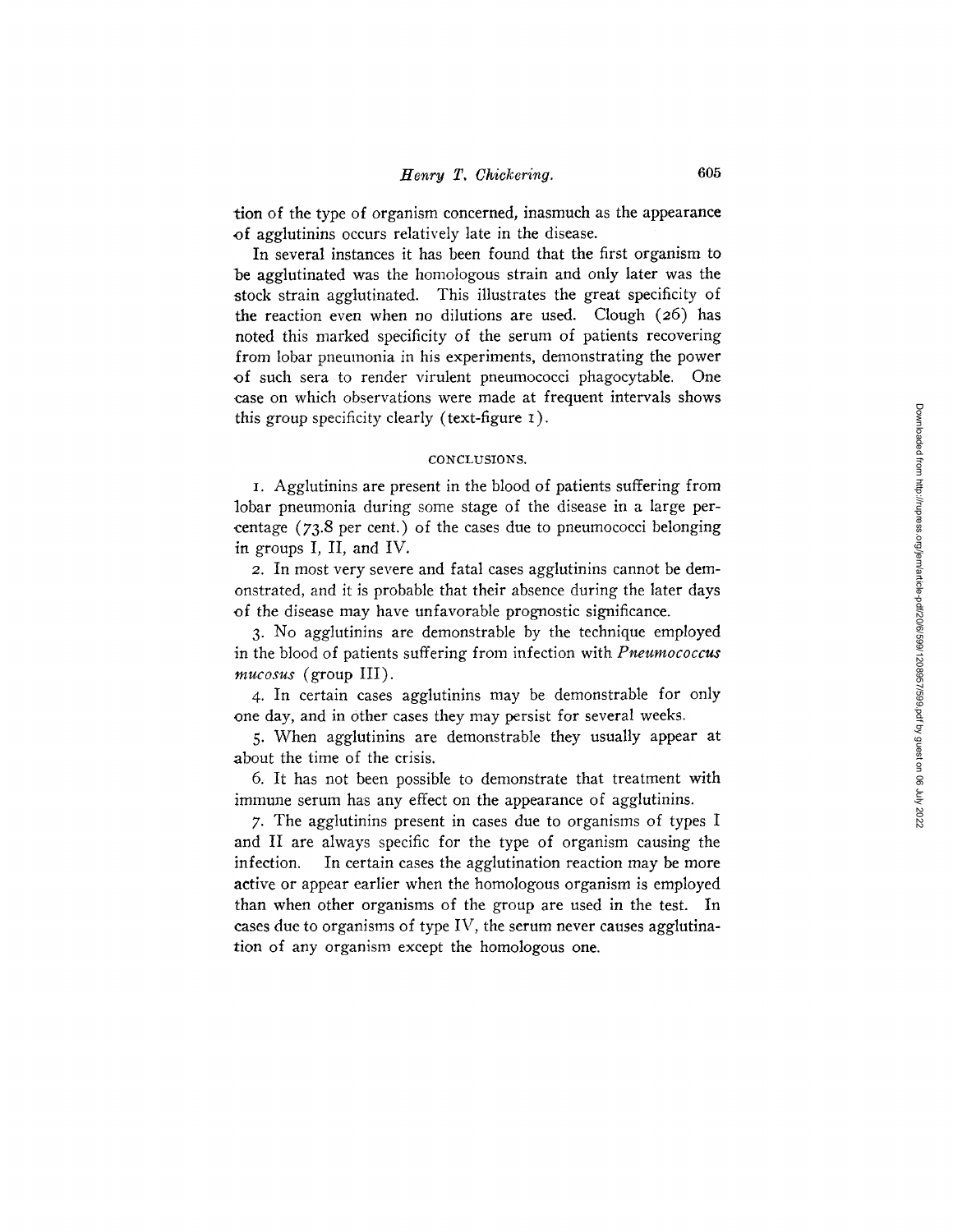### BIBLIOGRAPHY.

- I. Gruber, M., and Durham, H., *München. med. Wchnschr.*, 1896, xliii, 285.
- 2. Durham, H. E., *Jour. Path. and Bacteriol.,* 1897, iv, 13.
- 3. Metchnikoff, E., *Ann. de l'Inst. Pasteur,* 1891, v, 465.
- 4. Pane, N., *Riforma reed., 1897,* ii, 40; 1898, iv, 246; *Centralbl. f. Bakteriol., Ire Abt., Orig.,* 1897, xxi, 664.
- 5. Huber, F. O., *Centralbl. f. inn. Med.,* 19o2, xxiii, 417.
- 6. Huber, F. O., *Berl. klin. Wchnschr.,* 19o3, xl, 358.
- 7. Mosny, E., *Arch. de m~d. exp~', et d'anat, path.,* 1892, iv, 195.
- 8. Kruse, W., and Pansini, S., *Ztschr. f. Hyg.,* 1892, xi, 279.
- 9- Washbourn, J. W., *Lancet,* 19o2, ii, 13oi, 1378.
- 10. Besancon, F., and Griffon, V., *Compt. rend. Soc. de biol.*, *1897, vi*, 551, 579.
- II. Aoki, *Ard~. f. Hyg.,* 1912, lxxv, 393.
- 12. Besanqon, F., and Griffon, V., *Ann. de l'Inst. Pasteur,* I9OO, xiv, 449.
- 13. Eyre, J. W. H., and Washbourn, J. W., *Brit. Med. Jour.*, 1899, ii, 1247.
- 14. Gargáno, C., and Fattori, C., *Riv. crit. di clin. med.*, 1903, iv, 177, 225.
- 15. Neufeld, F., and Händel, L., Ztschr. f. Immunitätsforsch., Orig., 1909, iii, 159; *Berl. klin. Wchnschr.,* 1912, xlix, 680; *Arb. a. d. k. Gsndhtsamte.,* 19Io, xxxiv, I67, 293.
- 16. Dochez, A. R., *Jour. Exper. Med.,* 1912, xvi, 68o.
- t7. Dochez, A. R., and Gillespie, L. J., *]our. Am. Med. Assn.,* I913, lxi, 727.
- 18. Lister, F. S., *South African Institute for Medical Research [Publications]*, December 22, 1913, p. I.
- 19. Neufeld, F., *Ztschr. f. Hyg.,* 19o2, xl, 54.
- 2o. Jehle, L., *Wien. klin. Wchnschr.,* 19o3, xvi, 917.
- 21. Kindborg, A., *Ztschr. f. Hyg.,* 19o5, li, 197.
- 22. Meyer, F., *Deutsch. reed. Wchnschr., 19o2,* xlii, 751.
- 23. Hanes, F. M., *Jour. Exper. Med.,* 1914, xix, 38.
- 24. Porges, O., *Wien. klin. Wchnschr.,* 19o5, xviii, 691.
- 25. Dochez, A. R., *Jour. Exper. Med.,* 1912, xvi, 665.
- 26. Clough, P. W., *Bull. Johns Hopkins Hosp.*, 1913, xxiv, 295.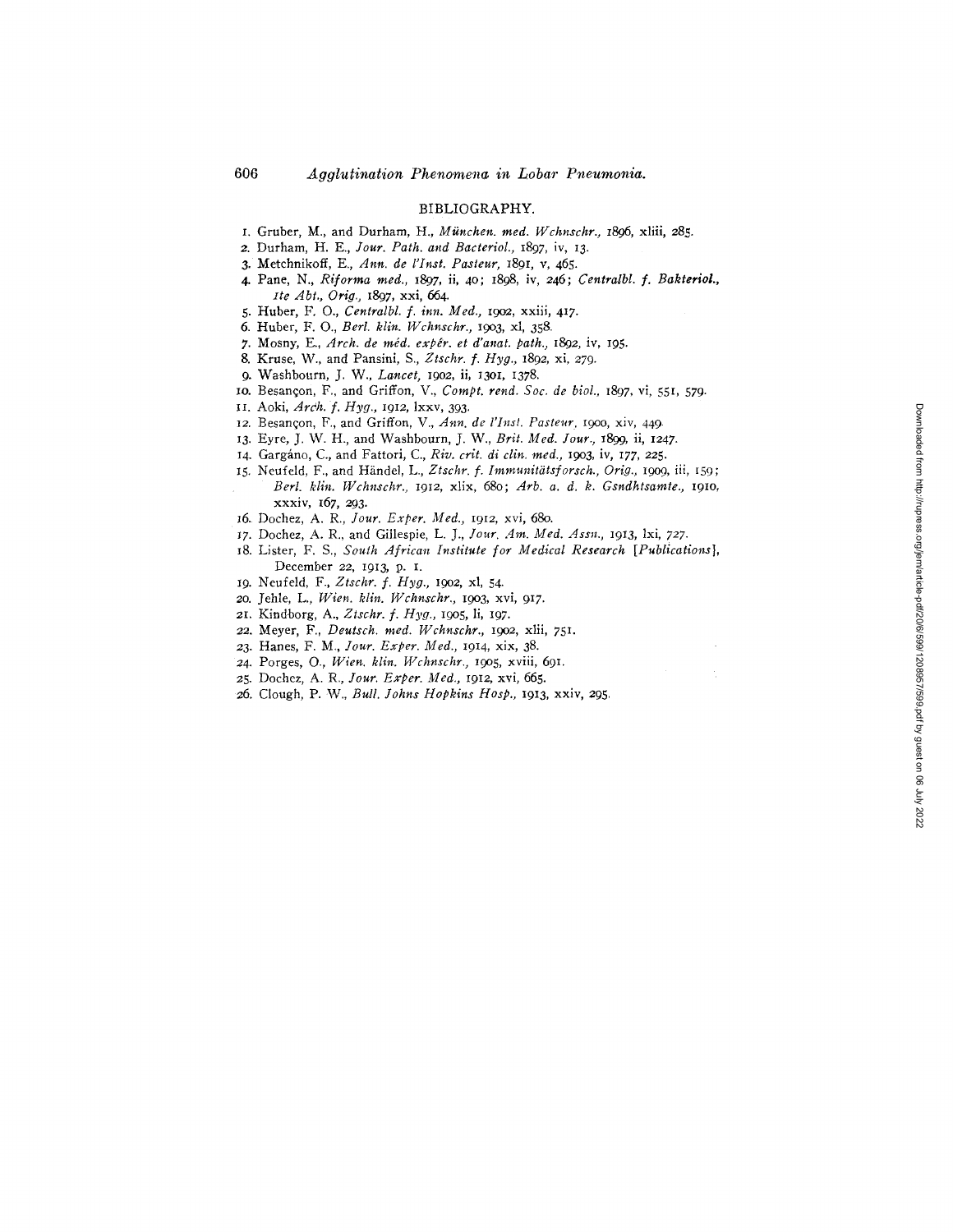| Remarks.                              | ment.                                     | resolution.<br>Recovery.<br>Delayed                                | Recovery.                                      | Recovery.<br>Irregular<br>heart.                                     | otitis media.<br>Empyema;<br>Recovery.              | Recovery.                           | S = days patient received<br>homo-                                                                                 |
|---------------------------------------|-------------------------------------------|--------------------------------------------------------------------|------------------------------------------------|----------------------------------------------------------------------|-----------------------------------------------------|-------------------------------------|--------------------------------------------------------------------------------------------------------------------|
| $_{\rm rest}$<br>organism             |                                           | $\begin{bmatrix} 495.5 \text{ c.c.} \\ \text{serum} \end{bmatrix}$ | 995-5 c.c.                                     | $\begin{bmatrix} 525.5 \text{ c.c.} \\ \text{serum I} \end{bmatrix}$ | $265.5$ c.c.<br>serum $I$                           | serum I<br>375 c.c.                 | $\frac{11}{2}$                                                                                                     |
| Jo 2qyT                               | ∙s∆p                                      |                                                                    | $\blacksquare$                                 | H                                                                    |                                                     |                                     |                                                                                                                    |
|                                       | noitstud<br>-tiggs io<br>-tiggs io<br>and | 117                                                                | Š                                              | $\mathbf{r}$                                                         | 18                                                  | $\alpha$                            |                                                                                                                    |
|                                       |                                           | $\mathbf +$                                                        | 113<br>ł<br>ı                                  |                                                                      | $\overline{r}$                                      |                                     |                                                                                                                    |
| Days.                                 | इ                                         | 56 67 162<br>45<br>$\cdot$                                         | ┽<br>ı<br>ţ                                    |                                                                      | $\ddot{\cdot}$<br>$\ddot{\cdot}$                    |                                     | $\Pi =$ stock culture of pneumococcus belonging to group $\Pi$ .<br>$C = day$ temperature fell by crisis or lysis. |
|                                       | $\boldsymbol{3}$<br>38,                   | I<br>ļ                                                             |                                                |                                                                      |                                                     |                                     |                                                                                                                    |
|                                       | 37,<br>ত্ন                                |                                                                    |                                                |                                                                      | $\ddot{\cdot}$<br>$\ddot{\cdot}$                    |                                     |                                                                                                                    |
|                                       | 35                                        |                                                                    |                                                |                                                                      |                                                     |                                     |                                                                                                                    |
|                                       | $\frac{1}{6}$<br>$\mathfrak{B}$           |                                                                    | ╉<br>Ţ                                         |                                                                      | $\ddot{\cdot}$                                      |                                     |                                                                                                                    |
|                                       | $\overline{32}$                           |                                                                    |                                                |                                                                      |                                                     |                                     |                                                                                                                    |
|                                       | $\mathbf{r}$                              | $\vdots$                                                           |                                                |                                                                      | $\ddot{\cdot}$                                      | $\ddot{\phantom{0}}$                |                                                                                                                    |
|                                       | g,<br>99                                  | $\ddot{\cdot}$<br>$\ddot{\phantom{0}}$                             | $\ddot{\cdot}$<br>$\ddot{\phantom{0}}$         | $\ddot{\phantom{0}}$                                                 | $\ddot{\cdot}$                                      | $\ddot{\cdot}$                      |                                                                                                                    |
|                                       | 28                                        | $\ddot{\cdot}$<br>$\ddot{\cdot}$                                   |                                                |                                                                      | $\ddot{\phantom{0}}$<br>$\ddot{\cdot}$              |                                     |                                                                                                                    |
|                                       | 27                                        | $\overline{\cdot}$<br>$\ddot{\phantom{0}}$                         | $+$<br>I<br>l                                  |                                                                      | $\vdots$                                            |                                     |                                                                                                                    |
|                                       | 26.<br>25                                 |                                                                    |                                                |                                                                      |                                                     |                                     |                                                                                                                    |
|                                       | $\overline{4}$                            | Ì,<br>$\ddot{\cdot}$                                               | ı<br>$\ddag$<br>I                              |                                                                      | $\ddot{\cdot}$<br>$\ddot{\cdot}$                    |                                     |                                                                                                                    |
|                                       | 23                                        | :                                                                  |                                                |                                                                      | $\ddot{\cdot}$                                      |                                     |                                                                                                                    |
| Day of disease.                       | 22                                        | $\ddot{\phantom{0}}$                                               |                                                |                                                                      | $\ddot{\cdot}$<br>$\mathsf{H}$<br>۱                 |                                     |                                                                                                                    |
|                                       | 21<br>20                                  |                                                                    |                                                |                                                                      | $\ddot{\cdot}$<br>$\ddot{\cdot}$                    | :<br>ı                              |                                                                                                                    |
|                                       | $\overline{9}$                            | $\ddot{\cdot}$                                                     | $\ddot{\cdot}$                                 |                                                                      | $\overline{\cdot}$                                  |                                     |                                                                                                                    |
|                                       | $\frac{1}{2}$                             |                                                                    |                                                |                                                                      | $\ddot{\cdot}$                                      |                                     |                                                                                                                    |
|                                       | $\overline{17}$<br>Ϋ́                     |                                                                    |                                                | ۱<br>ł                                                               |                                                     |                                     |                                                                                                                    |
|                                       | ŗ                                         |                                                                    |                                                |                                                                      | $\vdots$<br>$\ddot{\cdot}$                          |                                     | e., that derived from the patient.                                                                                 |
|                                       | Ŧ                                         |                                                                    |                                                |                                                                      |                                                     |                                     |                                                                                                                    |
|                                       | $\overline{13}$<br>12                     |                                                                    |                                                |                                                                      |                                                     |                                     |                                                                                                                    |
|                                       | $\bf{H}$                                  |                                                                    |                                                |                                                                      |                                                     |                                     |                                                                                                                    |
|                                       | $\overline{c}$                            |                                                                    |                                                | C)                                                                   |                                                     |                                     |                                                                                                                    |
|                                       | ô                                         |                                                                    |                                                | w                                                                    |                                                     |                                     |                                                                                                                    |
|                                       | $\infty$                                  |                                                                    | s<br>$\circ$<br>$\ddot{\cdot}$                 | w                                                                    | $\ddot{\cdot}$                                      |                                     |                                                                                                                    |
|                                       | r.<br>v                                   | Ω                                                                  | ω<br>ω                                         | S)                                                                   | ω                                                   |                                     |                                                                                                                    |
|                                       | n                                         |                                                                    | U)                                             | $\ddot{\cdot}$                                                       | $\ddot{\cdot}$<br>U)<br>$\,{}^+$                    | U)<br>$\overline{Q}$                |                                                                                                                    |
|                                       | ₩                                         |                                                                    |                                                |                                                                      | s<br>ł<br>Ō                                         | U)<br>I<br>ł                        | I = stock culture of pneumococcus belonging to group I.<br>logous culture of pneumococcus, i.                      |
|                                       | m<br>и                                    | $\ddot{\cdot}$                                                     | $\ddot{\cdot}$                                 | $\ddot{\cdot}$                                                       | ÷,<br>U)<br>ł<br>í<br>ı<br>U)<br>١<br>I             | $\ddot{\cdot}$<br>S,<br>í<br>ł<br>ţ |                                                                                                                    |
|                                       |                                           | ፰                                                                  | $\overline{\mathbf{H}}$<br>Ħ<br>$\ddot{\cdot}$ | $\ddot{\cdot}$<br>Д                                                  | $\overline{\cdot}$<br>ĵ<br>$\ddot{\cdot}$<br>Ξ<br>H | ł<br>Ξ<br>$\mathbf{I}$              |                                                                                                                    |
|                                       |                                           | Ş,                                                                 | 43                                             | 34                                                                   | $\overline{a}$                                      | $\frac{5}{3}$                       |                                                                                                                    |
| Age in<br>$_{\rm{e}^\mathrm{reg}}$ No |                                           | 1867                                                               | 1828                                           | 1952                                                                 | 1980                                                | 1843                                |                                                                                                                    |

TABLE II.

607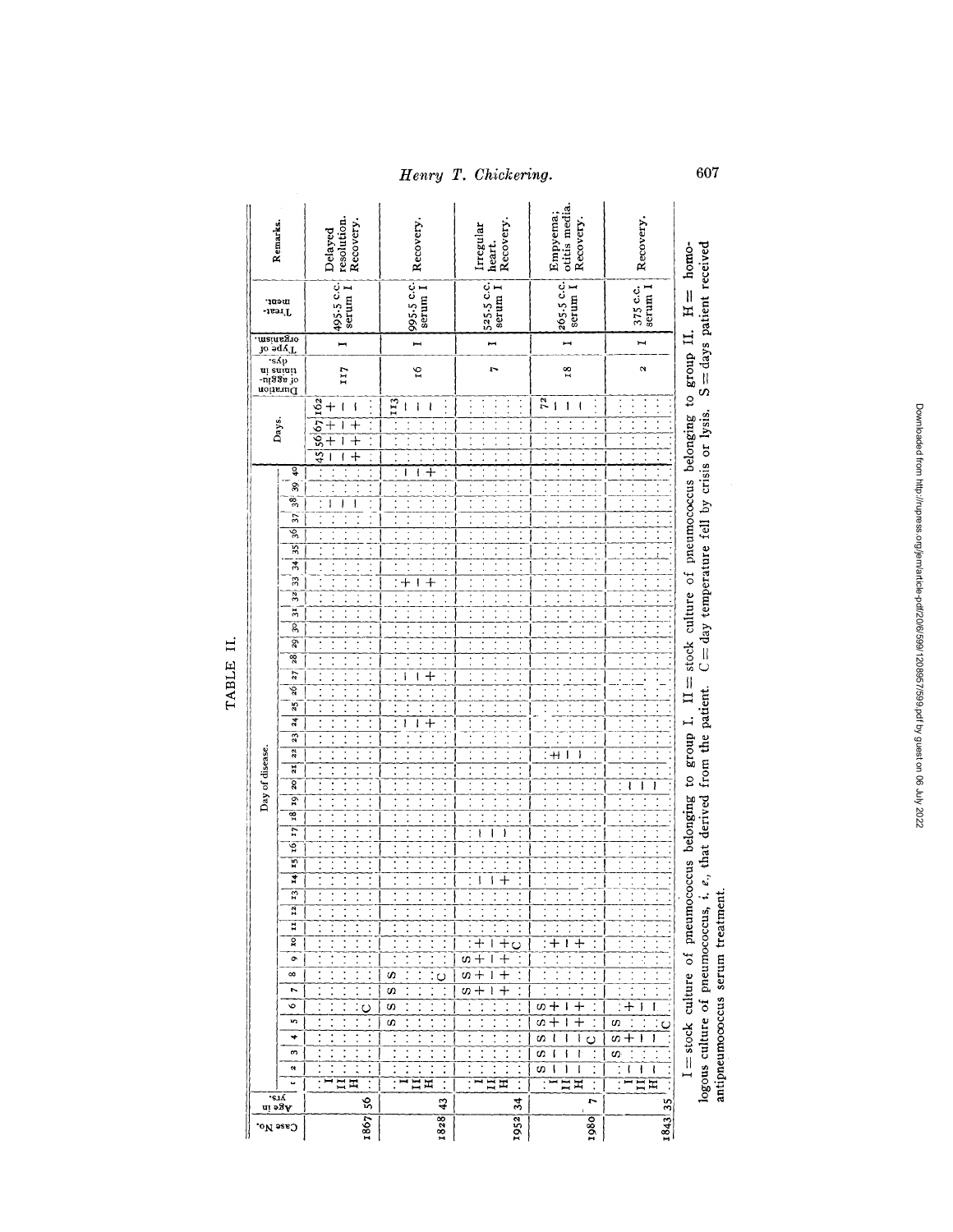| Remarks.                                                                                                                                                                                                                                                                                                                                                     | Empyema.<br>Recovery.                                                                                                                                                                                                           | Recovery.                                                                                                                                                                                                                                                                                                                                                                                                                                                                                                                                                                                                                                               | Recovery.                                                                                                                                                     | Recovery.                                                                                                                                                                                                                                                                                                                                                                         | Pulmonary<br>embolism<br>róth dy<br>Died.                                                                                                                                                                                                                                                                                                                                                                                                                                                                                                                                           | Recovery.                                                                                         |
|--------------------------------------------------------------------------------------------------------------------------------------------------------------------------------------------------------------------------------------------------------------------------------------------------------------------------------------------------------------|---------------------------------------------------------------------------------------------------------------------------------------------------------------------------------------------------------------------------------|---------------------------------------------------------------------------------------------------------------------------------------------------------------------------------------------------------------------------------------------------------------------------------------------------------------------------------------------------------------------------------------------------------------------------------------------------------------------------------------------------------------------------------------------------------------------------------------------------------------------------------------------------------|---------------------------------------------------------------------------------------------------------------------------------------------------------------|-----------------------------------------------------------------------------------------------------------------------------------------------------------------------------------------------------------------------------------------------------------------------------------------------------------------------------------------------------------------------------------|-------------------------------------------------------------------------------------------------------------------------------------------------------------------------------------------------------------------------------------------------------------------------------------------------------------------------------------------------------------------------------------------------------------------------------------------------------------------------------------------------------------------------------------------------------------------------------------|---------------------------------------------------------------------------------------------------|
| ment.<br>$T$ reat-                                                                                                                                                                                                                                                                                                                                           | $270 c.c.serumI$                                                                                                                                                                                                                | serum I<br>260 с.с.                                                                                                                                                                                                                                                                                                                                                                                                                                                                                                                                                                                                                                     | $\circ$                                                                                                                                                       | $\begin{array}{c} 360 \text{ c.c.} \\ \text{serum 1} \end{array}$                                                                                                                                                                                                                                                                                                                 | 510 C.C.<br>serum I                                                                                                                                                                                                                                                                                                                                                                                                                                                                                                                                                                 | $225$ c.c.<br>serum $\bar{1}$                                                                     |
| o sqv I<br>organism,                                                                                                                                                                                                                                                                                                                                         | $\overline{\phantom{a}}$                                                                                                                                                                                                        | H                                                                                                                                                                                                                                                                                                                                                                                                                                                                                                                                                                                                                                                       | I                                                                                                                                                             | $\blacksquare$                                                                                                                                                                                                                                                                                                                                                                    | I                                                                                                                                                                                                                                                                                                                                                                                                                                                                                                                                                                                   | ī                                                                                                 |
| doinsuid<br>of agglu-<br>.eyb<br>.eyb                                                                                                                                                                                                                                                                                                                        | $\mathbf{H}$                                                                                                                                                                                                                    | Ö                                                                                                                                                                                                                                                                                                                                                                                                                                                                                                                                                                                                                                                       | $\overline{ }$                                                                                                                                                | $\sim$                                                                                                                                                                                                                                                                                                                                                                            | $\mathbf{\hat{z}}$                                                                                                                                                                                                                                                                                                                                                                                                                                                                                                                                                                  | н                                                                                                 |
| Days.                                                                                                                                                                                                                                                                                                                                                        | ٠                                                                                                                                                                                                                               | $\vdots$                                                                                                                                                                                                                                                                                                                                                                                                                                                                                                                                                                                                                                                | $\frac{1}{2}$<br>ł<br>ļ                                                                                                                                       |                                                                                                                                                                                                                                                                                                                                                                                   | $\vdots$                                                                                                                                                                                                                                                                                                                                                                                                                                                                                                                                                                            | 76<br>$\overline{\phantom{a}}$<br>I<br>l                                                          |
| $\overline{6}$                                                                                                                                                                                                                                                                                                                                               | 47<br>$\ddot{\cdot}$<br>$\mathbf{I}$<br>$\mathbf{I}$<br>ł                                                                                                                                                                       | Ţ<br>$\ddot{\cdot}$                                                                                                                                                                                                                                                                                                                                                                                                                                                                                                                                                                                                                                     | $\ddot{\cdot}$                                                                                                                                                | $\ddot{\cdot}$                                                                                                                                                                                                                                                                                                                                                                    | Ţ<br>$\ddot{\cdot}$                                                                                                                                                                                                                                                                                                                                                                                                                                                                                                                                                                 | $\ddot{\cdot}$                                                                                    |
| 39<br>38<br>37<br>$\frac{1}{2}$<br>35<br>$\frac{34}{5}$<br>33<br>$32 \,$<br>3 <sup>1</sup><br>g<br>29<br>28<br>$\overline{7}$<br>ত্ব<br>$25^{\circ}$<br>$\overline{a}$<br>23<br>Day of disease.<br>22<br>$\overline{z}$<br>g<br>Į.<br>28<br>17<br>ğ<br>$\overline{15}$<br>74<br>ŋ<br>12<br>Н<br><b>c</b><br>$\bullet$<br>$\infty$<br>r<br>۰<br>w,<br>۰<br>s, | $\vdots$<br>Ì<br>I<br>I<br>$\ddot{\cdot}$<br>$\ddot{\cdot}$<br>$\ddot{\cdot}$<br>$\ddot{\cdot}$<br>ı<br>ı<br>İ<br>$+1$<br>$+$<br>ł<br>$\ddot{\cdot}$<br>$\circ$<br>$\ddot{\cdot}$<br>$\ddot{\cdot}$<br>n<br>$\ddot{\cdot}$<br>w | Ţ<br>$\vdots$<br>$\ddot{\cdot}$<br>$\ddot{\cdot}$<br>$\ddot{\cdot}$<br>$\ddot{\cdot}$<br>$\overline{\cdot}$<br>$\ddot{\cdot}$<br>$\overline{\cdot}$<br>$\vdots$<br>ł<br>ł<br>1<br>$\ddot{\cdot}$<br>Ξ<br>Ì.<br>$\ddot{\cdot}$<br>Ţ<br>$\overline{\cdot}$<br>÷,<br>ł<br>ı<br>ł<br>$\overline{\cdot}$<br>$\ddot{\cdot}$<br>$\vdots$<br>I<br>I<br>Ţ<br>$\ddot{\cdot}$<br>$\overline{\cdot}$<br>١<br>I<br>J.<br>$\vdots$<br>$\ddot{\cdot}$<br>Ţ<br>$\, + \,$<br>$\ddag$<br>ı<br>Ì<br>$+1$<br>-1<br>$\pm$<br>$+$ l $+$<br>Ο<br>ŧ<br>$+$<br>$+$<br>ωI<br>$\ddot{\phantom{0}}$<br>$\ddot{\cdot}$<br>$\ddot{\cdot}$<br>$\ddot{\cdot}$<br>ł<br>I<br>$\mathsf{I}$ | f<br>$\hspace{0.1mm} +\hspace{0.1mm}$<br>$\, +$<br>I<br>$\ddag$<br>$+$<br>$\mathbf{I}$<br>$\,{}^+$<br>┿<br>t<br>ŧ<br>ı<br>ł<br>t<br>$\circ$<br>$\ddot{\cdot}$ | Ξ<br>$\ddot{\cdot}$<br>t<br>$\ddot{\cdot}$<br>$\ddot{\cdot}$<br>$\ddot{\phantom{0}}$<br>$\ddot{\cdot}$<br>$\ddot{\cdot}$<br>$\ddot{\cdot}$<br>,<br>$\cdot$<br>$\ddot{\cdot}$<br>$\ddot{\phantom{0}}$<br>$\ddot{\cdot}$<br>ł<br>ł<br>ì<br>$\ddot{\cdot}$<br>ċ<br>$+1$<br>+<br>ł<br>$\ddot{\phantom{0}}$<br>$\circ$<br>$\vdots$<br>ω<br>$\mathbf{I}$<br>ł<br>I<br>w<br>⊣<br>1<br>J. | $\ddot{\cdot}$<br>$\ddot{\cdot}$<br>$\ddot{\cdot}$<br>$\vdots$<br>$\vdots$<br>$\ddot{\cdot}$<br>$\ddot{\cdot}$<br>$\ddot{\cdot}$<br>$\ddot{\cdot}$<br>$\ddot{\phantom{0}}$<br>$\ddot{\phantom{0}}$<br>$\ddot{\cdot}$<br>$\ddot{\cdot}$<br>$\ddot{\cdot}$<br>$\ddot{\cdot}$<br>$\ddot{\cdot}$<br>$\ddot{\cdot}$<br>$\ddot{\cdot}$<br>$\ddot{\cdot}$<br>$\ddot{\cdot}$<br>$\ddot{\cdot}$<br>$\ddot{\cdot}$<br>Ξ<br>$\ddot{\cdot}$<br>$\ddot{\cdot}$<br>J<br>$\ddot{\cdot}$<br>w<br>┿<br>j.<br>┿<br>$\circ$<br>$\ddot{\cdot}$<br>$\div$<br>ω<br>Ł<br>ŧ<br>s,<br>$\mathbf{f}$<br>ł<br>ł | ł<br>ı<br>$\ddot{+}$<br>ŧ<br>ω<br>U)<br>$\overline{1}$<br>ł<br>t<br>$\ddot{\cdot}$<br>I<br>Ţ<br>ł |
| $\mathbf{N}$<br>н                                                                                                                                                                                                                                                                                                                                            | $\ddot{\cdot}$<br>$T \square$<br>$\ddot{\cdot}$<br>Ξ                                                                                                                                                                            | $\ddot{\cdot}$<br>Ξ<br>표                                                                                                                                                                                                                                                                                                                                                                                                                                                                                                                                                                                                                                | $\ddot{\cdot}$<br>$\Xi$ $\Xi$<br>$\vdots$                                                                                                                     | $\ddot{\cdot}$<br>$\pm$ 1<br>ı<br>I<br>بر<br>بر<br>H<br>$\ddot{\cdot}$                                                                                                                                                                                                                                                                                                            | Ξ<br>÷<br>ł<br>I<br>I<br>$:$ $\blacksquare$ $\blacksquare$<br>$\ddot{\cdot}$                                                                                                                                                                                                                                                                                                                                                                                                                                                                                                        | $\dot{.}$<br>t<br>$:$ $\overline{H}$ $\overline{H}$                                               |
| ∙s.ı∆                                                                                                                                                                                                                                                                                                                                                        | $\infty$                                                                                                                                                                                                                        | $30^{\circ}$                                                                                                                                                                                                                                                                                                                                                                                                                                                                                                                                                                                                                                            | $\overline{31}$                                                                                                                                               | $\tilde{\mathbf{u}}$                                                                                                                                                                                                                                                                                                                                                              | $\approx$                                                                                                                                                                                                                                                                                                                                                                                                                                                                                                                                                                           | 22                                                                                                |
| ai 23A<br>$_{\rm{Casc~No}}$                                                                                                                                                                                                                                                                                                                                  | 1916)                                                                                                                                                                                                                           | 2021                                                                                                                                                                                                                                                                                                                                                                                                                                                                                                                                                                                                                                                    | 2012                                                                                                                                                          | 1978                                                                                                                                                                                                                                                                                                                                                                              | 1939                                                                                                                                                                                                                                                                                                                                                                                                                                                                                                                                                                                | 1882                                                                                              |

TABLE II.-Continued.

 $\ddot{\phantom{a}}$ 

608

## Agglutination Phenomena in Lobar Pneumonia.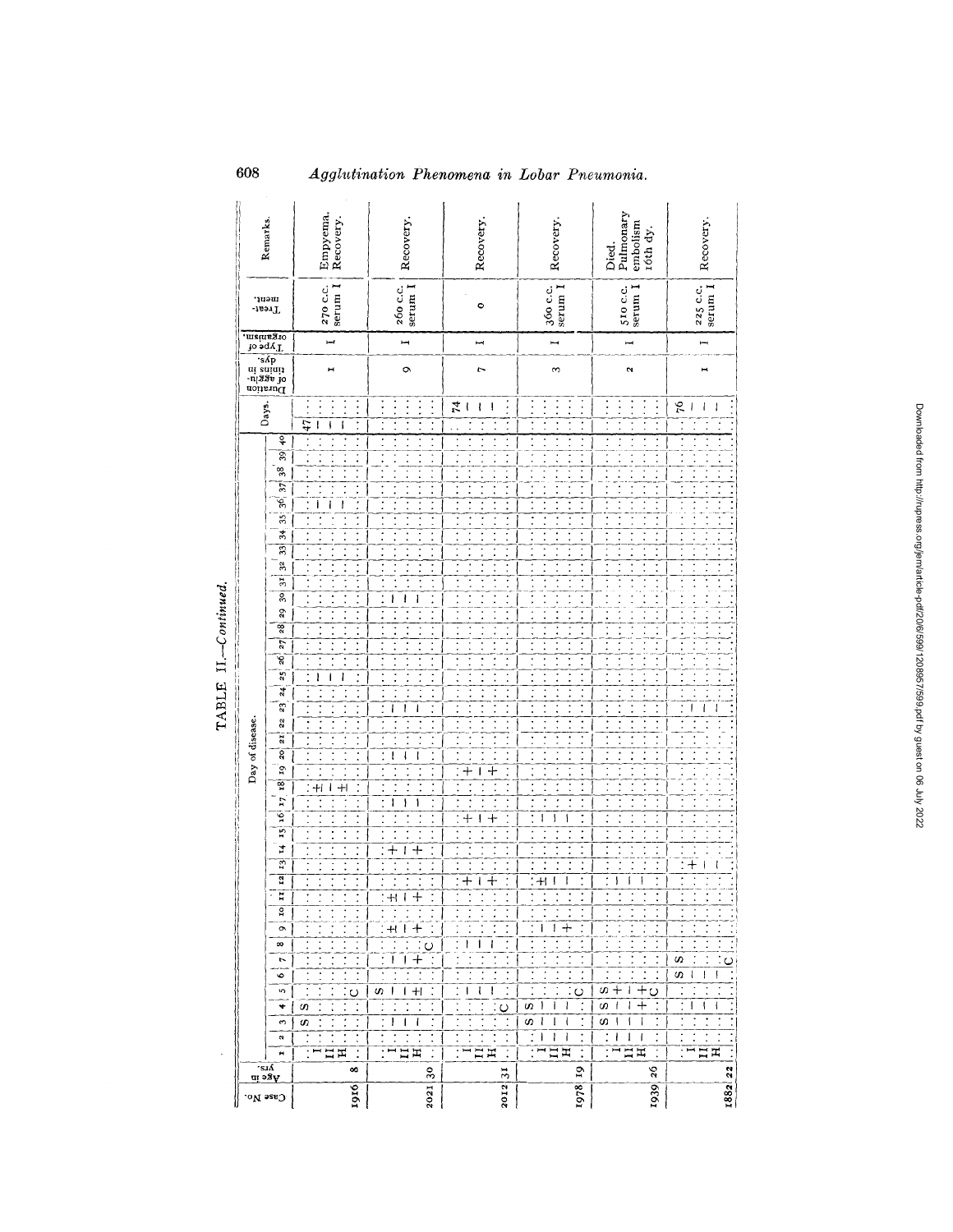| Remarks.               |                                          | Recovery.                                    | Recovery.                                          | Recovery.                        | Recovery.                                    | Recovery.                                               | Recovery.                                                            |
|------------------------|------------------------------------------|----------------------------------------------|----------------------------------------------------|----------------------------------|----------------------------------------------|---------------------------------------------------------|----------------------------------------------------------------------|
| ment.<br>JeenT         |                                          | $\circ$                                      | $\circ$                                            | ۰                                | 260 c.c.<br>serum 1                          | serum II<br><b>100 C.C.</b>                             | $\begin{array}{c} 175 \text{ c.c.} \\ \text{serum } \Pi \end{array}$ |
| organism.<br>Organism. |                                          | $\blacksquare$                               | Н                                                  | m,                               | ш                                            | $\overline{11}$                                         | $\mathbf{I}$                                                         |
|                        |                                          | 21                                           | Ö                                                  | $\frac{1}{2}$                    | ω                                            | $\circ$                                                 | $\overline{ }$                                                       |
|                        | .eysO                                    |                                              |                                                    | $\vdots$<br>$\vdots$<br>$\vdots$ | $\vdots$<br>$\vdots$<br>$\vdots$             | 47<br>l<br>ł<br>ł                                       | 129<br>I<br>I<br>ł                                                   |
|                        | ę.                                       |                                              | $\ddot{\cdot}$                                     | $\ddot{\cdot}$<br>$\ddot{\cdot}$ | $\ddot{\phantom{0}}$<br>$\ddot{\phantom{0}}$ | $\ddot{\cdot}$<br>$\ddot{\phantom{0}}$                  |                                                                      |
|                        | B                                        |                                              | $\ddot{\phantom{0}}$                               | $\ddot{\cdot}$                   | ۰                                            | $\ddot{\cdot}$                                          |                                                                      |
|                        | 38<br>$\overline{37}$                    | $\ddot{\cdot}$<br>$\ddot{\cdot}$             |                                                    | $\ddot{\cdot}$<br>j<br>$\cdot$   | $\ddot{\phantom{0}}$                         | $\ddot{\cdot}$<br>$\ddot{\cdot}$<br>$\vdots$            | $\ddot{\cdot}$                                                       |
|                        | ş6                                       |                                              |                                                    | $\ddot{\cdot}$                   |                                              | $\ddot{\cdot}$                                          |                                                                      |
|                        | $35^{\circ}$                             | $\ddot{\phantom{0}}$                         |                                                    | $\ddot{\cdot}$                   |                                              | $\ddot{\cdot}$                                          |                                                                      |
|                        | $\frac{1}{2}$                            | $\vdots$<br>$\ddot{\cdot}$                   |                                                    | $\ddot{\cdot}$                   |                                              | $\ddot{\cdot}$                                          |                                                                      |
|                        | $\overline{\mathbf{3}}$                  |                                              |                                                    | $\ddot{\cdot}$                   | $+1$<br>ł<br>ł                               | Ĩ.                                                      |                                                                      |
|                        | 32                                       | $\ddot{\cdot}$                               | $\ddot{\cdot}$<br>t<br>ł<br>ł                      | $\ddot{\cdot}$                   | İ<br>$\ddot{\cdot}$<br>$\ddot{\cdot}$        | $\vdots$                                                |                                                                      |
|                        | $\frac{1}{2}$                            | $\ddot{\cdot}$                               | $\ddot{\phantom{0}}$                               | $\ddot{\cdot}$                   | $\ddot{\phantom{0}}$                         |                                                         |                                                                      |
|                        | $\mathbf{S}$                             |                                              | $\ddot{\phantom{0}}$                               | $\ddot{\cdot}$                   |                                              |                                                         |                                                                      |
|                        | $\overline{3}$<br>28                     | $^{+}$<br>$\vdots$<br>ŧ<br>$\,{}^+$          | İ                                                  | l                                | $\ddot{\cdot}$<br>Ì                          | ,<br>$\ddot{\cdot}$<br>$\ddot{\cdot}$                   |                                                                      |
|                        | 27                                       | $\vdots$                                     | $\ddot{\phantom{0}}$                               | $\ddot{\cdot}$<br>$\vdots$       | $\ddot{\cdot}$                               |                                                         |                                                                      |
|                        | $\frac{8}{3}$                            | $\ddot{\cdot}$                               | $\ddot{\cdot}$                                     | $\ddot{\cdot}$                   | Ţ<br>$\ddot{\cdot}$                          | $\ddot{\cdot}$<br>İ<br>$\ddot{\phantom{0}}$             | ¥<br>$\ddot{\cdot}$                                                  |
|                        | 25                                       | $\ddot{\cdot}$                               | $\ddot{\cdot}$<br>١<br>J                           |                                  | $\ddot{\cdot}$                               | ï                                                       |                                                                      |
|                        | 24.                                      | $\ddot{\cdot}$                               |                                                    |                                  | $\ddot{\cdot}$                               |                                                         |                                                                      |
|                        | 23                                       | $\ddot{\phantom{a}}$                         | $\vdots$                                           |                                  | $\ddot{\cdot}$                               | $\ddot{\cdot}$                                          | $\ddot{\cdot}$                                                       |
| Day of disease;        | 22                                       | $\ddot{\cdot}$                               | $\ddot{\cdot}$<br>$\ddot{\cdot}$                   | $\ddot{\phantom{0}}$             | $\ddot{\cdot}$                               |                                                         |                                                                      |
|                        | 21 j                                     | ţ                                            | $\ddot{\cdot}$                                     | Í                                | $\vdots$                                     | $\vdots$<br>Ì                                           | $\ddot{\cdot}$<br>Ì                                                  |
|                        | $\overline{3}$<br>ā                      |                                              | $\ddot{\cdot}$                                     | $^{+}$<br>ł<br>t                 | $\ddot{\cdot}$                               | $\ddot{\cdot}$<br>$\ddot{\phantom{0}}$                  | $\ddot{\cdot}$<br>$H$ + $H$<br>$\mathbf{I}$                          |
|                        | 18                                       | $\ddot{\cdot}$<br>$\ddot{\cdot}$<br>$\vdots$ | $\vdots$<br>ſ<br>ĺ<br>$+1$<br>$\ddot{\phantom{0}}$ |                                  | $\ddot{\cdot}$<br>j<br>Ţ                     | $\ddot{\phantom{0}}$<br>$\ddot{\cdot}$                  | ÷.                                                                   |
|                        | ŢŢ                                       | $\ddot{\cdot}$                               |                                                    |                                  | $\ddot{\phantom{0}}$                         |                                                         |                                                                      |
|                        | $\overline{9}$                           | $\ddot{\cdot}$                               | l<br>ı<br>ı                                        | $\ddot{\cdot}$                   | $\ddot{\cdot}$                               |                                                         |                                                                      |
|                        | 15                                       | $\ddot{\cdot}$                               |                                                    | $\ddot{\cdot}$<br>┽<br>ł<br>ł    | ţ                                            | $\ddot{\cdot}$<br>$\ddot{\cdot}$                        | $\ddot{\cdot}$                                                       |
|                        | Ä                                        | $\ddot{\cdot}$<br>I<br>┿<br>ſ                |                                                    |                                  |                                              |                                                         | $\ddot{\cdot}$                                                       |
|                        | Ť                                        | $\vdots$<br>$\ddot{\cdot}$                   | ţ<br>J<br>Į<br>$\,{}^+$                            | $\ddot{\cdot}$                   | $\ddot{\cdot}$                               | $\ddot{\cdot}$<br>$\ddot{\cdot}$<br>Ì<br>$\ddot{\cdot}$ | $\ddot{\cdot}$<br>$\ddot{+}$<br>ľ                                    |
|                        | 12                                       | $\ddot{\cdot}$                               | $\ddot{\phantom{0}}$                               | $\, +$<br>İ<br>I<br>ļ            | $\ddot{\cdot}$                               | $\ddot{\cdot}$<br>$\ddot{\cdot}$<br>$\ddot{\cdot}$      | $\ddot{\phantom{0}}$<br>$\ddot{\phantom{0}}$                         |
|                        | $\overline{11}$<br>£,                    | $\boldsymbol{+}$<br>┽<br>l                   |                                                    | ï                                | Į<br>ł<br>ł                                  | $\cdot$<br>٠                                            |                                                                      |
|                        | $\sigma$                                 |                                              |                                                    | $+1$<br>ı                        |                                              | O                                                       |                                                                      |
|                        | $\infty$                                 | $\div$<br>╅                                  | ł                                                  | $\circ$                          |                                              | U)<br>ł<br>ł<br>ł<br>ł<br>ł<br>ł                        | ì<br>ı<br>ł                                                          |
|                        | N                                        | $\ddot{\cdot}$<br>Į<br>ı<br>J                | $\ddot{\cdot}$<br>J<br>J<br>ł                      | I<br>J<br>I                      | $\ddot{\cdot}$<br>ţ<br>I<br>$^{+}$           | Ì                                                       | $\cdot$                                                              |
|                        | $\circ$                                  | $\ddot{\cdot}$<br>ł<br>ł<br>ł                | $\circ$                                            |                                  |                                              |                                                         |                                                                      |
|                        | iŋ,                                      | $\circ$                                      | ł<br>ı<br>ł                                        | $\ddot{\cdot}$                   | ပ                                            |                                                         |                                                                      |
|                        | 4                                        | Ξ                                            | $\ddot{\cdot}$                                     | $\ddot{\cdot}$                   | $\ddot{\cdot}$<br>$\pm$<br>w,<br>1<br>Ł      | $\ddot{\cdot}$                                          | S,                                                                   |
|                        | m                                        | l<br>I<br>ł                                  | $\ddot{\cdot}$                                     | $\ddot{\cdot}$                   | ł<br>ł<br>$\vdots$<br>w,<br>ł                |                                                         | U)                                                                   |
|                        | ø                                        | $\ddot{\cdot}$                               | $\ddot{\phantom{0}}$                               |                                  | $\ddot{\cdot}$<br>ł<br>f.<br>ı<br>: ∼        | $\ddot{\cdot}$                                          | $\ddot{\cdot}$                                                       |
|                        | н                                        | $\ddot{\cdot}$<br>ΞĦ                         | $\ddot{\cdot}$                                     | $\vdots$<br>ΞĦ                   | $\ddot{\cdot}$<br>Ξ<br>Ξ                     | Ξ                                                       | $\Xi$ $\Xi$                                                          |
|                        | $\frac{1}{12}$ is a set of $\frac{1}{2}$ | 24                                           | 38                                                 | 26                               | 24                                           | 25                                                      | $\frac{1}{4}$                                                        |
|                        | $\cos$ No.                               | 2083                                         | 2044                                               | 1981                             | 2008                                         | 1880                                                    | 1827                                                                 |

609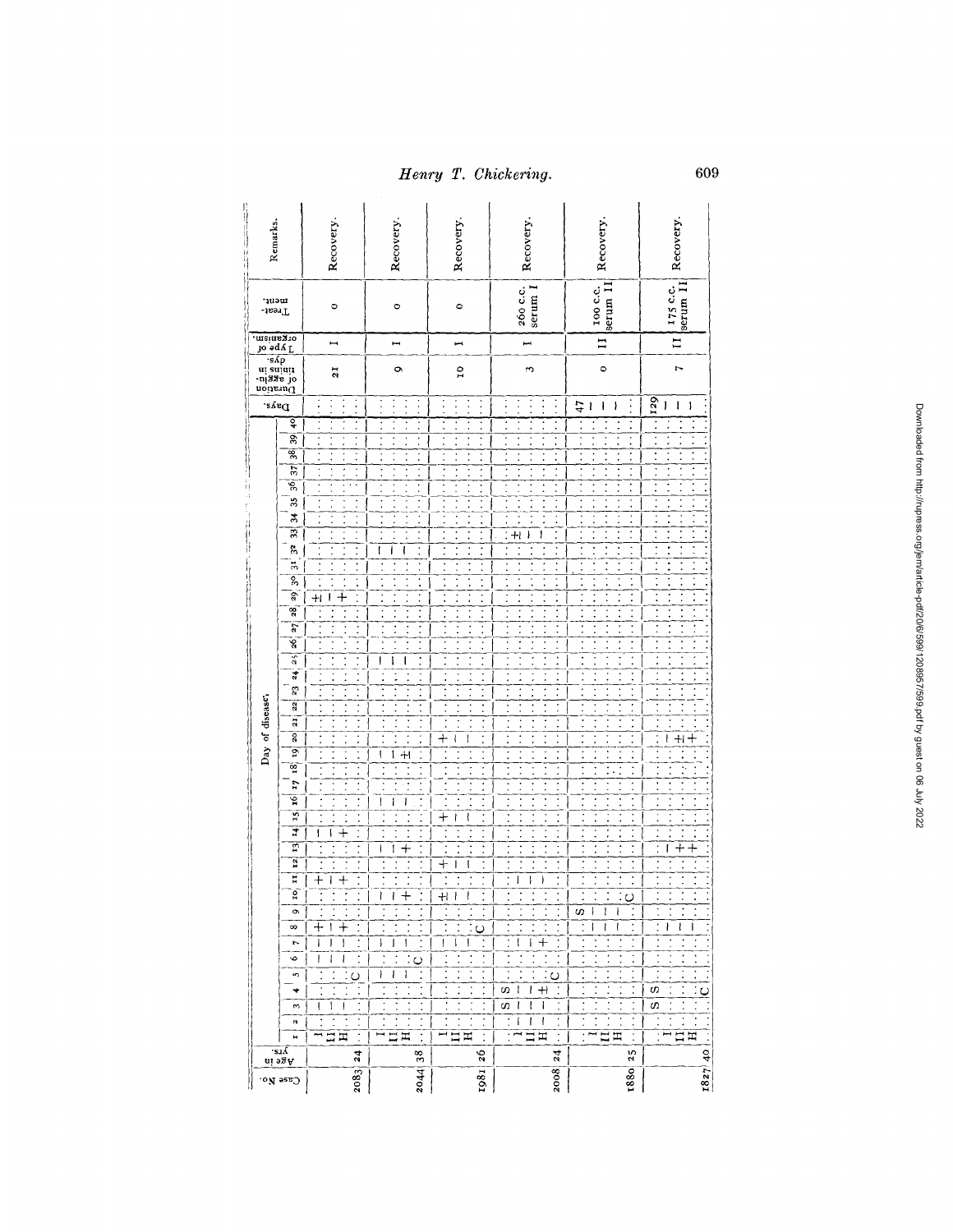| Remarks.                                |                         | Recovery.                                                      | Empyema.<br>Recovery.                                                | Recovery.                                                                                       | Recovery.                                                            | Recovery.                                                            | Recovery.                        |
|-----------------------------------------|-------------------------|----------------------------------------------------------------|----------------------------------------------------------------------|-------------------------------------------------------------------------------------------------|----------------------------------------------------------------------|----------------------------------------------------------------------|----------------------------------|
| ment.<br>Treat-                         |                         | $\circ$                                                        | $\circ$                                                              | $\circ$                                                                                         | $\begin{array}{c} 405 \text{ c.c.} \\ \text{serum II} \end{array}$   | $\circ$                                                              | $\circ$                          |
| organism.<br>Type of                    |                         | $\overline{1}$                                                 | $\mathbf{I}$                                                         | $\Xi$                                                                                           | $\mathbf{I}$                                                         | $\mathbf{H}$                                                         | $\Xi$                            |
| aoitsud<br>tinins in<br>ass do<br>assud |                         | $\frac{6}{1}$                                                  | $\infty$                                                             | $\overline{a}$                                                                                  | II2                                                                  | 20                                                                   | $\circ$                          |
| Days.                                   |                         | $\ddot{\cdot}$<br>$\vdots$<br>:<br>$\ddot{\cdot}$              | 116<br>$\ddot{\cdot}$<br>$\overline{\phantom{a}}$<br>ł               | $\ddot{\cdot}$<br>$\ddot{\cdot}$<br>:                                                           | 122<br>$\ddot{\cdot}$<br>$+$                                         | S)<br>$\vdots$<br>l<br>l<br>Į                                        | $\ddot{\cdot}$<br>$\ddot{\cdot}$ |
|                                         | $\frac{1}{2}$           | $\mathbf{I}$<br>١<br>ſ                                         | $\ddot{\cdot}$                                                       | $\ddot{\cdot}$<br>$\ddot{\phantom{0}}$                                                          | $\ddot{\cdot}$<br>j                                                  |                                                                      |                                  |
|                                         | $\overline{39}$         | $\ddot{\cdot}$<br>$\ddot{\cdot}$                               |                                                                      | $\ddot{\cdot}$                                                                                  | $\ddot{\cdot}$                                                       |                                                                      |                                  |
|                                         | 38<br>37                | $\ddot{\phantom{0}}$<br>$\ddot{\cdot}$                         | $\ddot{\phantom{0}}$<br>$\ddot{\cdot}$<br>$\ddot{\cdot}$             | $\ddot{\cdot}$<br>$\vdots$<br>Ì<br>í                                                            | $\ddot{\cdot}$<br>$\cdot$<br>ł                                       |                                                                      |                                  |
|                                         | Ş,                      | $\ddot{\cdot}$<br>$\ddot{\cdot}$                               | $\ddot{\phantom{a}}$                                                 |                                                                                                 | $\ddot{\cdot}$                                                       |                                                                      |                                  |
|                                         | Š,                      | $\ddot{\phantom{0}}$                                           | ï<br>٠                                                               |                                                                                                 | $\ddot{\cdot}$                                                       |                                                                      |                                  |
|                                         | 34                      | $\ddot{\cdot}$<br>$\ddot{\cdot}$<br>İ                          | $\ddot{\cdot}$<br>İ<br>$\ddot{\phantom{a}}$                          | $\ddot{\cdot}$                                                                                  | $\ddot{\cdot}$                                                       |                                                                      |                                  |
|                                         | B                       |                                                                | $\ddot{\phantom{0}}$                                                 | :                                                                                               | $\ddot{\cdot}$                                                       |                                                                      |                                  |
|                                         | $\overline{32}$         | $\ddot{\cdot}$                                                 | İ                                                                    |                                                                                                 | $\ddot{\cdot}$                                                       | $\ddot{\phantom{0}}$                                                 |                                  |
|                                         | $\frac{1}{2}$           | $\ddot{\phantom{0}}$<br>Î,                                     | $\ddot{\cdot}$<br>$\vdots$                                           | $\ddot{\cdot}$                                                                                  | Ξ<br>f                                                               | $\ddot{\cdot}$<br>$\ddot{\cdot}$<br>$\ddot{\cdot}$<br>$\ddot{\cdot}$ | $\ddot{\cdot}$<br>$\ddot{\cdot}$ |
|                                         | $\overline{\mathbf{S}}$ | $\ddot{\cdot}$                                                 | $\ddot{\phantom{0}}$<br>:                                            | :                                                                                               | $\ddot{\cdot}$                                                       | ï<br>$\ddot{\phantom{0}}$<br>$\ddot{\phantom{0}}$                    | $\ddot{\phantom{0}}$             |
|                                         | ō.<br>28                |                                                                | Ì<br>ł                                                               | $\ddot{\cdot}$                                                                                  |                                                                      | $\ddot{\phantom{a}}$                                                 | $\ddot{\cdot}$<br>$\ddot{\cdot}$ |
|                                         | $\overline{z}$          | $\vdots$<br>$\cdot$                                            | l<br>$\ddot{\cdot}$                                                  | ł                                                                                               | $\ddot{\cdot}$                                                       | $\ddot{\cdot}$<br>$\ddot{\cdot}$                                     |                                  |
|                                         | ş                       | $\ddot{\cdot}$                                                 | ï<br>İ<br>$\ddot{\phantom{0}}$<br>$\ddot{\cdot}$<br>$\ddot{\cdot}$   | $\vdots$                                                                                        | ċ<br>ı<br>┽<br>┿                                                     | $\ddot{\cdot}$                                                       |                                  |
|                                         | 25                      | $+1$<br>ł<br>ł                                                 |                                                                      |                                                                                                 |                                                                      | $\ddot{\phantom{0}}$<br>ł<br>$\, +$<br>ł                             |                                  |
|                                         | $\overline{a}$          | $\cdot$                                                        | $\ddot{\cdot}$<br>$+1+1$<br>L                                        | $\ddot{\cdot}$                                                                                  |                                                                      | ł.<br>$\ddot{\cdot}$                                                 |                                  |
|                                         | 23.                     | $\ddot{\cdot}$                                                 | $\ddot{\phantom{0}}$<br>$\ddot{\phantom{a}}$<br>$\vdots$             | $\ddot{\cdot}$                                                                                  | $\ddot{\phantom{0}}$                                                 |                                                                      |                                  |
| Day of disease.                         | $\overline{22}$         | $\ddot{\cdot}$<br>ı<br>$+1$<br>ì                               | $\ddot{\cdot}$<br>ł<br>ţ<br>ţ                                        | $\overline{\cdot}$<br>$\ddot{\cdot}$<br>$\ddotplus$                                             |                                                                      | $^{+}$<br>Ì                                                          |                                  |
|                                         | $\overline{z}$<br>20    | $\ddot{\cdot}$                                                 | $\vdots$<br>$\ddot{\cdot}$                                           | $\ddot{\cdot}$                                                                                  |                                                                      | $\ddot{\phantom{a}}$                                                 | $\ddot{\phantom{0}}$             |
|                                         | ig                      | $\ddot{\cdot}$<br>$\ddot{\cdot}$<br>$\mathbf i$<br>ł<br>۱      | $\ddot{\cdot}$<br>$\ddot{\cdot}$<br>$\ddot{\cdot}$<br>$\ddot{\cdot}$ | $\ddot{\cdot}$<br>$\ddot{\cdot}$<br>$\ddot{\cdot}$                                              | $\ddot{\cdot}$                                                       |                                                                      |                                  |
|                                         | 3i                      | $\ddot{\phantom{0}}$<br>$\ddot{\phantom{0}}$<br>$\ddot{\cdot}$ | Ξ<br>$\ddot{\cdot}$<br>$\ddot{\cdot}$<br>$\ddot{\cdot}$              | Ī<br>$\ddot{\cdot}$<br>$\ddot{\cdot}$<br>$\ddot{}$                                              | $\ddot{\cdot}$<br>$\ddot{\phantom{0}}$                               |                                                                      | $\ddot{\cdot}$                   |
|                                         | $\overline{7}$          |                                                                | $\ddot{\phantom{0}}$<br>$\ddot{\cdot}$<br>t<br>$^{\rm +}$<br>I       | $\ddot{\phantom{a}}$                                                                            | $\ddot{\cdot}$<br>$\ddot{\phantom{0}}$                               | $\bm{+}$<br>I<br>Ì                                                   |                                  |
|                                         | ٦Ó,                     |                                                                | $\ddot{\cdot}$                                                       | $\ddot{\cdot}$                                                                                  | $\ddot{\cdot}$<br>t<br>$\, + \,$<br>ı                                |                                                                      |                                  |
|                                         | 51                      |                                                                | $\ddot{\cdot}$                                                       | $\ddot{\cdot}$<br>$\vdots$<br>$\ddot{\cdot}$<br>$\ddot{\phantom{0}}$                            | $\vdots$<br>$\ddot{\cdot}$                                           |                                                                      |                                  |
|                                         | $\overline{14}$         | $\ddot{\phantom{0}}$<br>ł<br>ł                                 | $\ddot{\cdot}$<br>:<br>$\ddot{\phantom{0}}$                          | $\ddot{\cdot}$<br>$\ddot{\phantom{0}}$<br>$\ddot{\phantom{0}}$                                  | $\ddot{\phantom{0}}$<br>$\ddot{\cdot}$<br>$\ddot{\cdot}$             | ⊣<br>ł<br>╈                                                          |                                  |
|                                         | $\vec{a}$               |                                                                | $\ddot{\cdot}$<br>Ì<br>Ì<br>J<br>ł                                   | İ<br>$\overline{\phantom{a}}$<br>$\ddot{\phantom{0}}$<br>$\ddot{\cdot}$<br>$\ddot{\phantom{0}}$ | $\ddot{\cdot}$<br>$\ddot{\cdot}$<br>٠                                | ٠                                                                    |                                  |
|                                         | 23                      |                                                                | $\ddot{\cdot}$<br>ţ<br>١<br>ł                                        | t<br>$\ddot{\phantom{0}}$<br>$\overline{+}$<br>$\ddot{\cdot}$<br>t                              | $\ddot{\cdot}$<br>$\ddot{\cdot}$<br>$\ddot{\cdot}$<br>$\ddot{\cdot}$ | $\,{}^+$<br>┿<br>Ì                                                   | i<br>ł<br>ł<br>Lysis<br>Ì        |
|                                         | H<br>$\mathbf{c}$       |                                                                | Ō                                                                    |                                                                                                 | ω                                                                    |                                                                      |                                  |
|                                         | ó                       |                                                                |                                                                      | $\ddot{\phantom{0}}$                                                                            | ĵ<br>ł<br>l<br>U)<br>$\circ$                                         | $\ddot{}$<br>ł<br>I                                                  | ţ<br>ļ<br>I                      |
|                                         | $\infty$                |                                                                | 1<br>ı<br>ı                                                          |                                                                                                 | w<br>ł<br>Ţ                                                          |                                                                      |                                  |
|                                         | ŗ                       | Ł<br>I<br>J                                                    | $\ddot{\cdot}$                                                       |                                                                                                 |                                                                      | $\circ$                                                              |                                  |
|                                         | 6                       |                                                                |                                                                      | ပ                                                                                               | $\ddot{\cdot}$                                                       | $\ddot{\cdot}$<br>$\ddot{\cdot}$                                     |                                  |
|                                         | s                       | Ł<br>$\circ$<br>Ł<br>L                                         |                                                                      | $\ddot{\cdot}$<br>$\ddot{\cdot}$                                                                | $\ddot{\cdot}$                                                       | ┿<br>ł<br>I.                                                         |                                  |
|                                         | 4                       |                                                                |                                                                      | $\ddot{\cdot}$                                                                                  | $\ddot{\cdot}$                                                       | $\ddot{\cdot}$<br>$\ddot{\phantom{0}}$<br>Ţ<br>ł<br>t                |                                  |
|                                         | ω<br>4                  | $\ddot{\cdot}$<br>1<br>I.<br>1                                 | $\ddot{\cdot}$                                                       | $\ddot{\cdot}$<br>$\cdot$<br>$\ddot{\phantom{0}}$                                               | $\ddot{\cdot}$<br>$\ddot{\cdot}$<br>$\ddot{\cdot}$                   |                                                                      | ļ                                |
|                                         | м                       | <b>HHH</b><br>$\ddot{\cdot}$                                   | $\ddot{\cdot}$                                                       | ⊟ ¤                                                                                             | $\overline{\cdot}$<br>$\Xi$ $\Xi$                                    | $\ddot{\cdot}$<br>$\Xi$ $\Xi$                                        | $\overline{\cdot}$<br>ロロ         |
|                                         | 'sıA                    | 12                                                             | 34                                                                   | 31                                                                                              | 33                                                                   | 19                                                                   |                                  |
|                                         | ui 28V                  |                                                                |                                                                      |                                                                                                 |                                                                      | 1969                                                                 | 1931   43                        |
|                                         | Case No.                | 953                                                            | 1999                                                                 | 1820                                                                                            | 1871                                                                 |                                                                      |                                  |

Agglutination Phenomena in Lobar Pneumonia.

TABLE II.-Continued.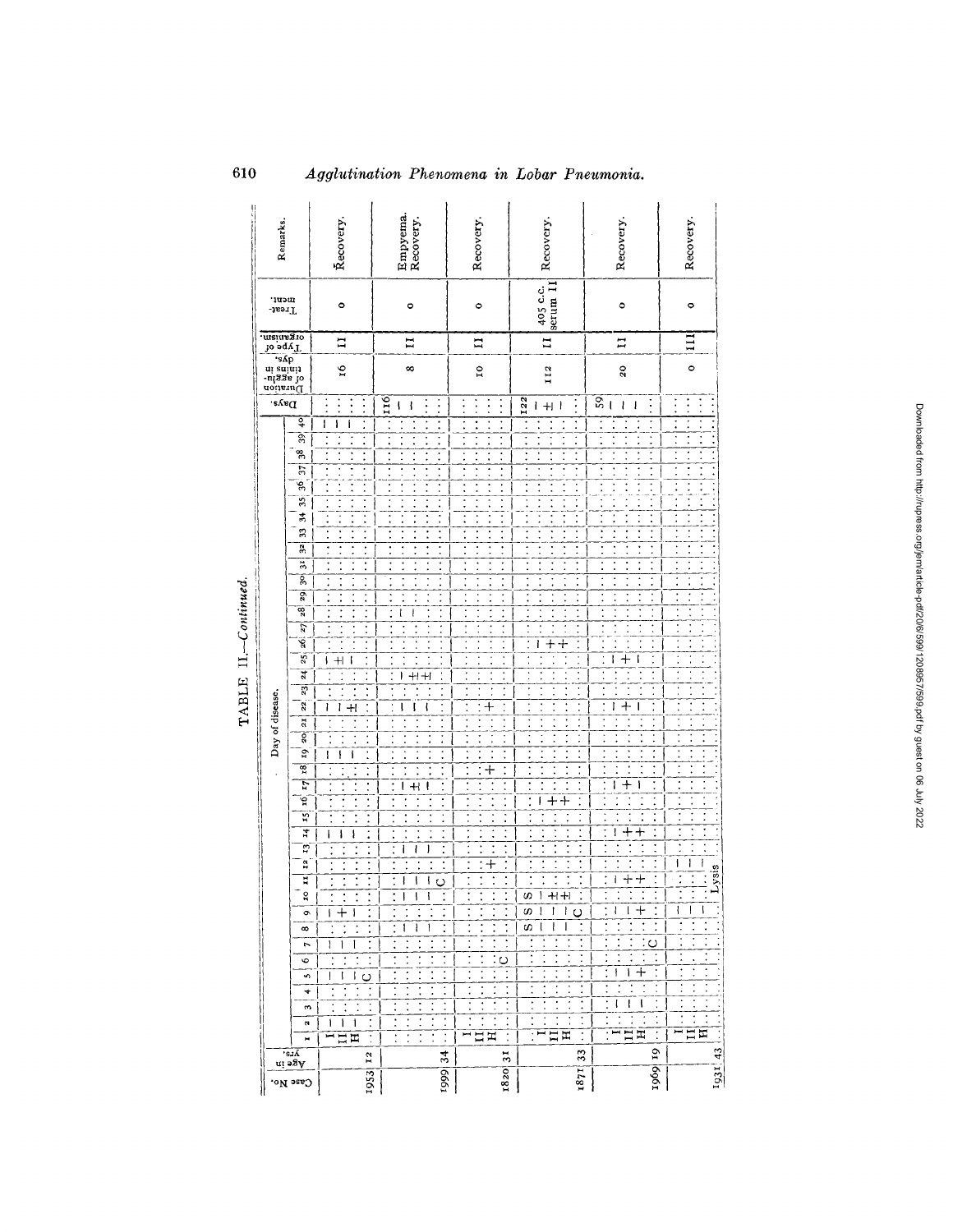| Remarks.                                |                                       | media.<br>Recovery.<br>Otitis                                                                                          | resolution.<br>Recovery.<br>Delayed                                                                                                                                                                                  | resolution.<br>Recovery.<br>Delayed                                                                                                            | Recovery.                                                                                   | Abscess of<br>Iung.<br>Recovery.                                                                                                                                                                                       | Recovery.                                                                                                                  |
|-----------------------------------------|---------------------------------------|------------------------------------------------------------------------------------------------------------------------|----------------------------------------------------------------------------------------------------------------------------------------------------------------------------------------------------------------------|------------------------------------------------------------------------------------------------------------------------------------------------|---------------------------------------------------------------------------------------------|------------------------------------------------------------------------------------------------------------------------------------------------------------------------------------------------------------------------|----------------------------------------------------------------------------------------------------------------------------|
| nent.<br>Treat-                         |                                       | ο                                                                                                                      | serum I<br>185 c.c.                                                                                                                                                                                                  | ۰                                                                                                                                              | ¢                                                                                           | 0                                                                                                                                                                                                                      | ۰                                                                                                                          |
| organism.<br>Type of                    |                                       | ξ                                                                                                                      | $\overline{a}$                                                                                                                                                                                                       | Σ                                                                                                                                              | ξ                                                                                           | Z                                                                                                                                                                                                                      | $\mathbf{N}$                                                                                                               |
| moinsum<br>cining<br>tin and an<br>exp. |                                       | Ħ                                                                                                                      | o                                                                                                                                                                                                                    | Ħ                                                                                                                                              | o                                                                                           | $\boldsymbol{g}$                                                                                                                                                                                                       | н                                                                                                                          |
|                                         |                                       | $\vdots$<br>$\vdots$<br>$\vdots$                                                                                       | $\vdots$<br>$\ddot{\cdot}$<br>$\vdots$<br>$\ddot{\cdot}$<br>:                                                                                                                                                        | $\vdots$<br>$\vdots$<br>$\vdots$                                                                                                               | :<br>:                                                                                      | 100<br>$\ddot{\cdot}$<br>ì<br>ì<br>ı                                                                                                                                                                                   |                                                                                                                            |
| Days.                                   |                                       | $\ddot{\cdot}$<br>$\ddot{\cdot}$<br>$\ddot{\cdot}$                                                                     | $\vdots$<br>٠<br>$\ddot{\phantom{0}}$<br>$\ddot{\cdot}$<br>$\ddot{\cdot}$<br>$\ddot{\cdot}$                                                                                                                          | $\ddot{\phantom{0}}$<br>\$<br>Ì<br>ŧ<br>ţ<br>$\ddot{\phantom{0}}$<br>$\ddot{\phantom{0}}$<br>$\ddot{\phantom{0}}$<br>$\ddot{\phantom{0}}$<br>İ | $\ddot{\phantom{0}}$<br>$\ddot{\cdot}$<br>$\ddot{\cdot}$<br>٠                               | 8<br>t<br>$\ddot{}$<br>ŧ<br>$\frac{8}{8}$<br>$\,+\,$<br>$\ddot{\cdot}$<br>ı<br>$\overline{63}$<br>$^+$<br>46<br>4                                                                                                      |                                                                                                                            |
|                                         | ॄ<br>P<br>98,                         | $\ddot{\cdot}$<br>İ<br>$\vdots$<br>$\ddot{\cdot}$<br>,<br>$\ddot{\cdot}$                                               | $\ddot{\phantom{0}}$<br>$\ddot{\cdot}$<br>$\ddot{\phantom{0}}$                                                                                                                                                       | $\ddot{\cdot}$<br>$\ddot{\cdot}$<br>$\ddot{\phantom{a}}$<br>$\ddot{\phantom{0}}$<br>$\ddot{\cdot}$                                             | $\ddot{\cdot}$<br>$\ddot{\cdot}$<br>$\ddot{\cdot}$<br>$\ddot{\cdot}$<br>$\ddot{\cdot}$<br>İ | $^{+}$<br>$\ddot{\cdot}$<br>I<br>ı<br>$\ddot{\phantom{0}}$<br>$\ddot{\phantom{0}}$<br>$\ddot{\phantom{0}}$<br>$\ddot{\cdot}$<br>$\ddot{\phantom{0}}$<br>$\ddot{\cdot}$<br>$\ddot{\phantom{0}}$<br>$\ddot{\phantom{0}}$ | $\ddot{\phantom{0}}$<br>$\ddot{\cdot}$<br>$\ddot{\cdot}$                                                                   |
|                                         | $\overline{5}$<br>ড়ৢ                 | $\ddot{\cdot}$<br>$\ddot{\phantom{0}}$<br>$\ddot{\phantom{0}}$                                                         | $\ddot{\cdot}$                                                                                                                                                                                                       | $\ddot{\phantom{0}}$<br>$\ddot{\phantom{0}}$<br>ŧ<br>ì<br>١                                                                                    | $\ddot{\cdot}$                                                                              | $\ddot{\cdot}$<br>ł<br>$\ddot{+}$<br>ł<br>$\ddot{\cdot}$<br>ŕ.<br>$\ddot{\phantom{0}}$                                                                                                                                 | $\ddot{\phantom{0}}$<br>$\ddot{\cdot}$                                                                                     |
|                                         | B<br>莴<br>e.                          | $\ddot{\phantom{0}}$<br>$\ddot{\cdot}$<br>$\ddot{\cdot}$<br>$\ddot{\cdot}$<br>Ξ<br>Ì<br>$\ddot{\cdot}$<br>t            | $\overline{\cdot}$<br>$\ddot{\phantom{0}}$<br>$\ddot{\cdot}$<br>$\ddot{\cdot}$<br>t<br>:<br>$\cdot$<br>İ                                                                                                             | $\ddot{\cdot}$<br>$\ddot{\phantom{0}}$<br>Î                                                                                                    | $\ddot{\cdot}$                                                                              | $\ddot{\cdot}$<br>$\vdots$<br>Í<br>ł<br>$\ddot{\cdot}$<br>$\ddot{\phantom{0}}$                                                                                                                                         |                                                                                                                            |
|                                         | 32,<br>뵦                              | $\ddot{\cdot}$<br>$\ddot{\cdot}$<br>$\ddot{\cdot}$                                                                     | Ì<br>$\ddot{\cdot}$<br>$\ddot{\cdot}$                                                                                                                                                                                | $\ddot{\phantom{0}}$<br>$\ddot{\cdot}$<br>$\ddot{\cdot}$<br>٠                                                                                  |                                                                                             | $\ddot{\cdot}$<br>$\ddot{\phantom{0}}$<br>$\ddot{\cdot}$<br>I                                                                                                                                                          |                                                                                                                            |
|                                         | $\overline{S}$<br>Š.                  | $\overline{\cdot}$<br>$\overline{\cdot}$<br>$\ddot{\cdot}$<br>$\ddot{\cdot}$<br>$\ddot{\phantom{0}}$<br>$\ddot{\cdot}$ | $\ddot{\cdot}$<br>$\vdots$<br>$\ddot{\phantom{0}}$<br>İ<br>$\ddot{\cdot}$<br>:                                                                                                                                       | $\ddot{\cdot}$<br>$\ddot{\cdot}$<br>$\ddot{\cdot}$                                                                                             | $\ddot{\cdot}$<br>$\ddot{\cdot}$                                                            | $\ddot{\cdot}$<br>$\ddot{\cdot}$<br>$\ddot{\phantom{0}}$<br>j<br>:                                                                                                                                                     |                                                                                                                            |
|                                         | 28<br>$\overline{z}$<br>Ş             | $\ddot{\cdot}$<br>$\ddot{\cdot}$<br>$\ddot{\cdot}$<br>$\ddot{\phantom{0}}$<br>$\ddot{\cdot}$                           | $\ddot{\cdot}$<br>$\ddot{\cdot}$<br>$\ddot{\cdot}$<br>$\ddot{\cdot}$<br>$\ddot{\cdot}$<br>$\ddot{\phantom{0}}$<br>$\ddot{\cdot}$<br>$\ddot{\phantom{0}}$<br>$\ddot{\cdot}$<br>$\ddot{\phantom{0}}$<br>$\ddot{\cdot}$ | $\ddot{\cdot}$<br>$\ddot{\cdot}$<br>İ<br>$\ddot{\cdot}$<br>í<br>í<br>$\ddot{\cdot}$<br>$\ddot{\cdot}$                                          | $\ddot{\cdot}$<br>:<br>t<br>j<br>ı<br>ł<br>ł                                                | $\ddot{\cdot}$<br>$\ddot{\phantom{0}}$<br>$\ddot{\cdot}$<br>t<br>$\ddot{\cdot}$                                                                                                                                        | $\ddot{\cdot}$<br>İ<br>í<br>$\vdots$<br>$\ddot{\phantom{0}}$                                                               |
|                                         | $\frac{1}{25}$<br>$\frac{4}{5}$       | $\ddot{\cdot}$<br>$\ddot{\cdot}$<br>İ<br>$\ddot{\cdot}$<br>$\ddot{\cdot}$                                              | İ<br>İ<br>$\ddot{\cdot}$<br>ł<br>$\vdots$<br>$\ddot{\phantom{0}}$<br>$\ddot{\cdot}$<br>$\ddot{\cdot}$<br>$\ddot{\cdot}$                                                                                              | $\ddot{\cdot}$<br>ł<br>I<br>ı<br>$\ddot{\cdot}$<br>ł<br>$\ddot{\cdot}$                                                                         |                                                                                             | $\ddot{\phantom{0}}$<br>ł<br>⊣<br>ı<br>$\ddot{\phantom{a}}$<br>$\ddot{\cdot}$<br>$\ddot{\phantom{0}}$                                                                                                                  | İ<br>$\ddot{\cdot}$<br>İ<br>$\ddot{\cdot}$                                                                                 |
|                                         | 23.<br>22                             | $\ddot{\cdot}$<br>$\ddot{\cdot}$<br>$\ddot{\cdot}$                                                                     | $\ddot{\phantom{0}}$<br>$\ddot{\phantom{0}}$<br>t<br>$\ddot{\cdot}$<br>$\ddot{\cdot}$                                                                                                                                | $\ddot{\cdot}$<br>$\ddot{\phantom{0}}$<br>$\ddot{\cdot}$                                                                                       | è<br>:                                                                                      | $\ddot{\cdot}$<br>$\ddot{\cdot}$                                                                                                                                                                                       | $\ddot{\cdot}$<br>:<br>$\ddot{\cdot}$                                                                                      |
| Day of disease.                         | 21<br>a (<br>ā,                       | $\ddot{\phantom{0}}$<br>$\ddot{\cdot}$<br>$\ddot{\phantom{0}}$<br>$\ddot{\phantom{a}}$<br>ł<br>Ì<br>$\ddot{\cdot}$     | $\ddot{\cdot}$<br>$\ddot{\cdot}$<br>İ<br>$\ddot{\phantom{0}}$<br>$\ddot{\phantom{a}}$<br>$\ddot{\phantom{0}}$<br>$\ddot{\cdot}$<br>İ<br>ï<br>$\ddot{\cdot}$                                                          | $\ddot{\cdot}$<br>$\ddot{\cdot}$<br>$\ddot{\phantom{0}}$<br>$\ddot{\phantom{0}}$<br>$\overline{\cdot}$<br>$\cdot$                              | $\vdots$<br>$\ddot{\cdot}$<br>$\ddot{\cdot}$                                                | $\ddot{\cdot}$<br>$\ddot{\cdot}$<br>,<br>$\ddot{\cdot}$<br>$\ddot{\cdot}$<br>Ţ<br>$\cdot$<br>İ                                                                                                                         | $\ddot{\cdot}$<br>$\ddot{\cdot}$<br>$\ddot{\cdot}$<br>$\ddot{\cdot}$<br>$\ddot{\cdot}$<br>$\ddot{\cdot}$<br>$\ddot{\cdot}$ |
|                                         | å<br>17                               | $\ddot{\phantom{0}}$<br>۰<br>$\ddot{\phantom{0}}$                                                                      | $\ddot{\cdot}$<br>$\ddot{\cdot}$<br>İ<br>$\ddot{\cdot}$                                                                                                                                                              | $\ddot{\cdot}$<br>٠<br>٠<br>$\ddot{\cdot}$                                                                                                     | $\ddot{\phantom{0}}$<br>I<br>:<br>ĵ<br>ĵ                                                    | t<br>$\overline{\phantom{a}^+}$<br>$\ddot{\cdot}$<br>I<br>1<br>$\overline{\textbf{r}}$<br>$\ddot{\cdot}$<br>1<br>I                                                                                                     | $\ddot{\phantom{0}}$<br>$\ddot{\cdot}$                                                                                     |
|                                         | ç<br>15                               | $\overline{\cdot}$<br>$\ddot{\cdot}$<br>$\ddot{\phantom{0}}$                                                           | $\ddot{\cdot}$<br>$\ddot{\phantom{0}}$<br>$\ddot{\phantom{0}}$<br>:<br>$\ddot{\cdot}$                                                                                                                                | ፣<br>$\ddot{\cdot}$<br>$\cdot$                                                                                                                 | $\ddot{\phantom{0}}$<br>:                                                                   | İ<br>$\ddot{\cdot}$<br>t<br>$\ddot{\cdot}$<br>$\ddot{\cdot}$<br>$\ddot{\cdot}$<br>$\ddot{\cdot}$<br>$\ddot{\cdot}$                                                                                                     | $\ddot{\phantom{0}}$<br>$\ddot{\cdot}$<br>$\ddot{\cdot}$<br>$\ddot{\cdot}$<br>$\ddot{\cdot}$                               |
|                                         | $\frac{1}{2}$<br>$\overline{5}$<br>12 |                                                                                                                        | $\ddot{\cdot}$<br>$\ddot{\cdot}$<br>$\ddot{\cdot}$<br>$\ddot{\cdot}$<br>J                                                                                                                                            | ۰<br>$\ddot{\cdot}$<br>$\ddot{\cdot}$<br>$\ddot{\cdot}$<br>$\ddot{\cdot}$<br>1 +<br>ţ                                                          | ţ<br>$\ddot{\cdot}$                                                                         | $\ddot{\cdot}$<br>$\dot{\cdot}$<br>$\,$<br>$\dot{\ }$<br>ı<br>J                                                                                                                                                        | ı<br>ı<br>ı                                                                                                                |
|                                         | $\mathbf{H}$<br>ă                     | t<br>$\cdot$<br>$\ddot{\cdot}$<br>$\ddot{\cdot}$                                                                       | $\ddot{\cdot}$<br>J<br>$\circ$<br>$\ddot{\cdot}$<br>ł<br>U)                                                                                                                                                          | $\ddot{\cdot}$<br>٠<br>$\cdot$<br>$\ddot{\cdot}$                                                                                               | $\ddot{\cdot}$<br>f<br>I<br>J                                                               | $\div$<br>$\dot{.}$<br>l<br>Į<br>$\ddot{\cdot}$<br>$\ddot{\cdot}$<br>$\ddot{\cdot}$<br>$\ddot{\cdot}$<br>$\ddot{\cdot}$                                                                                                | ı<br>I<br>$\div$<br>$\ddot{\cdot}$<br>$\ddot{\cdot}$                                                                       |
|                                         | ó<br>œ                                | $\ddot{\cdot}$<br>ပ                                                                                                    | $\ddot{\cdot}$<br>ł<br>w<br>t<br>$\ddot{\phantom{0}}$<br>Ţ<br>$\ddot{\cdot}$<br>$\mathbf{I}$                                                                                                                         | :                                                                                                                                              | ł<br>$\ddagger$<br>ł.<br>$\circ$                                                            | ı<br>ł<br>$+$ ပ<br>٠<br>٠,<br>ī                                                                                                                                                                                        | ł<br>ł<br>ł<br>$\overline{Q}$<br>i<br>ı<br>î                                                                               |
|                                         | $\overline{\phantom{a}}$<br>م<br>w    | $\ddot{\cdot}$<br>$\ddot{\cdot}$<br>$\ddot{\cdot}$                                                                     | $\ddot{\phantom{0}}$<br>$\ddot{\cdot}$<br>$\ddot{\cdot}$<br>$\ddot{\cdot}$<br>$\ddot{\cdot}$<br>Ì<br>Ì<br>Ì<br>$\ddot{\cdot}$                                                                                        | Lysis<br>I<br>ı<br>ı<br>Į<br>$\ddot{\cdot}$<br>$\ddot{\phantom{0}}$                                                                            | $\ddot{\phantom{0}}$<br>$\ddot{\phantom{0}}$<br>I<br>ı<br>I                                 | I<br>ł<br>i<br>$\ddot{\cdot}$<br>t<br>I<br>ł<br>I<br>$\ddot{\cdot}$                                                                                                                                                    | $\ddot{\phantom{0}}$<br>$\ddot{\cdot}$<br>$\ddot{\cdot}$<br>I<br>ı<br>ı                                                    |
|                                         | ۰<br>s,                               | $\ddot{\cdot}$<br>$\ddot{\cdot}$                                                                                       |                                                                                                                                                                                                                      | $\ddot{\cdot}$<br>$\ddot{\cdot}$<br>$\ddot{\cdot}$<br>$\ddot{\cdot}$<br>ł<br>ł<br>ł                                                            | $\ddot{\cdot}$<br>$\ddot{\cdot}$<br>$\ddot{\cdot}$<br>ı<br>ł<br>ł                           | $\ddot{\phantom{0}}$<br>$\ddot{\cdot}$                                                                                                                                                                                 | $\ddot{\cdot}$<br>$\ddot{\cdot}$                                                                                           |
|                                         | n<br>M                                | $\ddot{\cdot}$<br>$\ddot{\cdot}$<br>$\Xi$ $\Xi$                                                                        | Ţ<br>$\Xi$                                                                                                                                                                                                           | Ţ<br>$\ddot{\cdot}$<br>$\cdot$<br>$\ddot{\cdot}$<br>HHH<br>ţ<br>÷                                                                              | Ξ<br>$\ddot{\cdot}$<br>$\Xi$<br>$\ddot{\cdot}$                                              | Ϊ<br>İ<br>$\ddot{\cdot}$<br>$\frac{1}{2}$                                                                                                                                                                              | Ξ<br>$\ddot{\cdot}$<br>FHH                                                                                                 |
|                                         | .erv<br>ai 23A                        | t,                                                                                                                     | S                                                                                                                                                                                                                    | 22                                                                                                                                             | $\overline{\mathbf{c}}$                                                                     | $\mathbf{r}^{\alpha}$                                                                                                                                                                                                  | 12                                                                                                                         |
| Case No.                                |                                       | 1876                                                                                                                   | 2014                                                                                                                                                                                                                 | 1936                                                                                                                                           | 2032                                                                                        | 2102                                                                                                                                                                                                                   | 2115                                                                                                                       |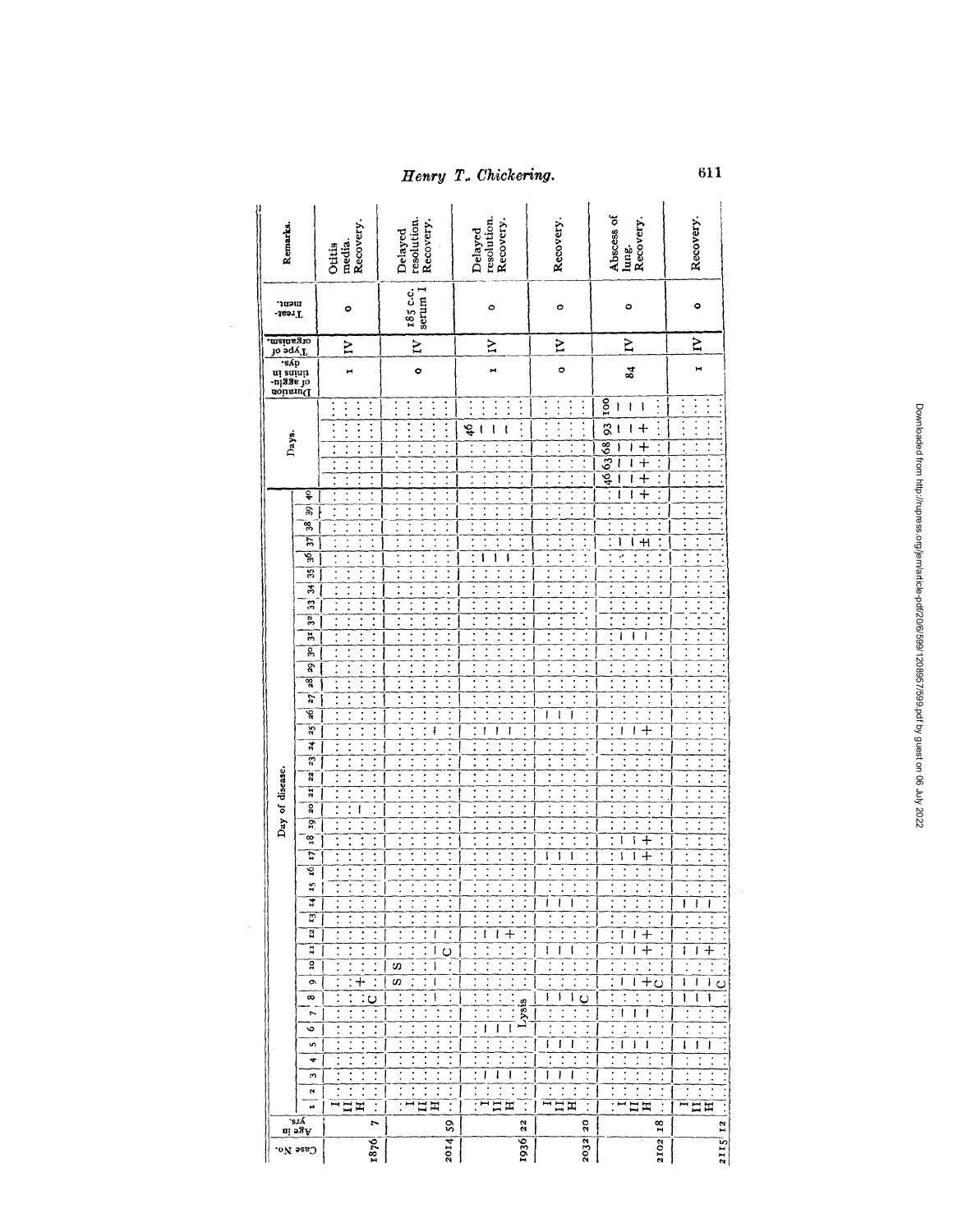| 'sıA<br>$\overline{u_1}$ $\circ$ $\overline{3}$ $\overline{y}$                                                                                                                                                                                                                                                                                                                                                      |  |  |  |                 |                                                                     | Day of disease.                                                                  |                                                                            |                                                                |                                                                |                                  |                                        |                                                    |                                        |                               | mins in<br>tinus in<br>algsa do<br>separation<br>contains dys- | organism<br>lo sqy <sup>T</sup> | meut.<br>-isərT       | Remarks.                                                   |
|---------------------------------------------------------------------------------------------------------------------------------------------------------------------------------------------------------------------------------------------------------------------------------------------------------------------------------------------------------------------------------------------------------------------|--|--|--|-----------------|---------------------------------------------------------------------|----------------------------------------------------------------------------------|----------------------------------------------------------------------------|----------------------------------------------------------------|----------------------------------------------------------------|----------------------------------|----------------------------------------|----------------------------------------------------|----------------------------------------|-------------------------------|----------------------------------------------------------------|---------------------------------|-----------------------|------------------------------------------------------------|
| I7<br>íói<br>$\overline{15}$<br>$\frac{1}{2}$<br>ij<br>12<br>H<br>o<br>Ō.<br>ω<br>r<br>v<br>n<br>+<br>S<br>a<br>н                                                                                                                                                                                                                                                                                                   |  |  |  | $\overline{18}$ | g<br>p                                                              | 22<br>21                                                                         | $\overline{1}$<br>23                                                       | 26<br>25                                                       | 28<br>27                                                       | 30<br>29.                        | $32^1$<br>ä                            | $\frac{34}{3}$<br>33 <sup>1</sup>                  | $\overline{\overline{37}}$<br>ಀೢ<br>35 | Ŗ<br>8                        | ģ.                                                             |                                 |                       |                                                            |
| $\ddot{\phantom{0}}$<br>$\ddot{\cdot}$<br>$\ddot{\phantom{0}}$<br>$\ddot{\cdot}$<br>$\,{}^+$<br>$\mathsf \circ$<br>$\ddot{\cdot}$<br>$\ddot{\cdot}$<br>$\ddot{\cdot}$<br>$\ddot{\cdot}$<br>ᄑ<br>31                                                                                                                                                                                                                  |  |  |  |                 | $\vdots$<br>$\ddot{\cdot}$                                          |                                                                                  | Î                                                                          | $\ddot{\cdot}$<br>$\ddot{\cdot}$                               | $\vdots$<br>$\ddot{\cdot}$                                     | $\vdots$                         | $\ddot{\phantom{0}}$<br>$\ddot{\cdot}$ |                                                    |                                        |                               | H                                                              | ξ                               | ۰                     | Recovery.                                                  |
| $\ddot{\cdot}$<br>$\ddot{\cdot}$<br>$\ddot{\cdot}$<br><b>Lysis</b><br>ł<br>۱<br>ı<br>١<br>L<br>I<br>$\mathsf I$<br>$\hat{\phantom{a}}$<br>$\ddot{\phantom{0}}$<br>I<br>1<br>ł<br>٠<br>$\vdots$<br>д<br>28                                                                                                                                                                                                           |  |  |  |                 | Ţ<br>$\vdots$<br>$\ddot{\cdot}$                                     | $\ddot{\cdot}$<br>$\ddot{\cdot}$                                                 | $\ddot{\cdot}$<br>$\ddot{\cdot}$                                           | Ţ<br>Ξ                                                         | Ξ<br>Ţ                                                         | $\ddot{\cdot}$<br>$\vdots$       | $\ddot{\cdot}$<br>Ţ                    | $\ddot{\cdot}$<br>$\ddot{\cdot}$<br>$\ddot{\cdot}$ |                                        | $\ddot{\cdot}$<br>$\vdots$    | $\circ$<br>$\ddot{\cdot}$                                      | Σ                               | $\circ$               | Recovery.                                                  |
| $\ddot{\cdot}$<br>$\ddot{\cdot}$<br>Ξ<br>$\ddot{\cdot}$<br>Lysis<br>Î,<br>i<br>ı<br>ı<br>ı<br>$\ddot{\cdot}$<br>$\ddot{\cdot}$<br>$\ddot{\cdot}$<br>$\ddot{\cdot}$<br>$\ddot{\cdot}$<br>Ξ<br>$\overline{16}$                                                                                                                                                                                                        |  |  |  |                 | $\ddot{\cdot}$<br>$\vdots$                                          | Ξ<br>$\ddot{\cdot}$                                                              | $\ddot{\cdot}$<br>l,<br>$\vdots$                                           | $\vdots$<br>$\ddot{\cdot}$<br>Ţ<br>$\ddot{\phantom{0}}$        | Ξ<br>$\ddot{\cdot}$<br>$\vdots$                                | $\ddot{\cdot}$<br>$\ddot{\cdot}$ | $\ddot{\cdot}$<br>$\vdots$             | $\ddot{\cdot}$<br>$\ddot{\cdot}$<br>$\ddot{\cdot}$ |                                        | $\ddot{\cdot}$                | $\circ$                                                        | $\mathbf{z}$                    | $\circ$               | Recovery.                                                  |
| $\ddot{\cdot}$<br>$\ddot{\cdot}$<br>$\ddot{\cdot}$<br>,<br>$\pm$<br>Ì.<br>ł<br>ł<br>$\vdots$<br>$\ddot{\cdot}$<br>Î,<br>$\ddot{\cdot}$<br>$\ddot{\cdot}$<br>$\ddot{\cdot}$<br>$\cdot$<br>$\ddot{}$<br>I<br>Ì<br>$\ddot{\phantom{0}}$<br>$\ddot{\cdot}$<br>$\ddot{\cdot}$<br>$\ddot{\cdot}$<br>$\vdots$<br>$\ddot{\cdot}$<br>t<br>$\ddot{\cdot}$<br>$\ddot{\cdot}$<br>$\ddot{\cdot}$<br>Ξ<br>$\mathcal{S}^{\bullet}$ |  |  |  |                 | t<br>$\ddot{\cdot}$<br>$\vdots$<br>$\vdots$                         | $\ddot{\cdot}$<br>$\ddot{\cdot}$<br>$\ddot{\phantom{0}}$                         | $\ddot{\cdot}$<br>$\ddot{\phantom{0}}$<br>$\ddot{\cdot}$<br>$\ddot{\cdot}$ | $\ddot{\cdot}$<br>$\vdots$<br>Ξ<br>ī                           | $\overline{\cdot}$<br>$\ddot{\cdot}$<br>$\ddot{\cdot}$         | $\ddot{\cdot}$<br>$\ddot{\cdot}$ | $\vdots$<br>$\ddot{\cdot}$             | $\ddot{\cdot}$<br>$\vdots$<br>$\vdots$             |                                        | Ţ<br>$\ddot{\cdot}$           | ω<br>$\ddot{\phantom{0}}$                                      |                                 | $\circ$               | Meningitis<br>empyema.<br>Died.                            |
| ĵ<br>$\ddot{\cdot}$<br>$\ddot{\cdot}$<br>$\ddot{\cdot}$<br>$\ddot{\cdot}$<br>$\pmb{\mathcal{g}}$<br>$\ddot{\cdot}$<br>ł<br>ţ<br>$\ddot{\cdot}$<br>w<br>$\vdots$<br>S<br>$\ddot{\cdot}$<br>c,<br>١<br>-1<br>f<br>$\ddot{\cdot}$<br>ω<br>$\ddot{\cdot}$<br>$\ddot{\cdot}$<br>ſ<br>ł<br>$\mathbf{I}$<br>Ī<br>$\ddot{\cdot}$<br>Ì<br>$\ddot{\cdot}$<br>$\ddot{\cdot}$<br>工<br>37                                        |  |  |  |                 | $\ddot{\cdot}$<br>×<br>$\vdots$<br>$\ddot{\cdot}$<br>$\ddot{\cdot}$ | $\ddot{\cdot}$<br>$\vdots$<br>$\ddot{\cdot}$<br>$\ddot{\cdot}$<br>$\ddot{\cdot}$ |                                                                            | $\ddot{\cdot}$<br>$\vdots$<br>$\ddot{\cdot}$<br>$\ddot{\cdot}$ | $\ddot{\cdot}$<br>$\ddot{\phantom{0}}$<br>$\ddot{\phantom{0}}$ |                                  |                                        | $\vdots$                                           | $\ddot{\cdot}$                         | t                             | $\circ$<br>:<br>$\ddot{\cdot}$<br>$\vdots$<br>$\vdots$         | $\overline{H}$                  | serum II<br>1025 C.C. | $4$ lobes in-<br>volved,<br>Pericarditis.<br>Died 10th dy. |
| $\ddot{\phantom{0}}$<br>$\ddot{\phantom{0}}$<br>$\ddot{\cdot}$<br>$\ddot{\cdot}$<br>j<br>ł<br>ı<br>۱<br>w<br>I<br>ł<br>w<br>ı<br>$\ddot{\cdot}$<br>$\ddot{\cdot}$<br>$\ddot{\cdot}$<br>$\ddot{\cdot}$<br>$\ddot{\cdot}$<br>İ<br>$\Xi$ $\Xi$<br>S                                                                                                                                                                    |  |  |  |                 | $\ddot{\cdot}$<br>$\ddot{\cdot}$                                    | $\ddot{\cdot}$                                                                   |                                                                            |                                                                | $\ddot{\phantom{0}}$                                           |                                  |                                        |                                                    |                                        | t<br>Ì<br>÷<br>$\ddot{\cdot}$ | $\circ$<br>$\ddot{\cdot}$<br>$\vdots$<br>$\ddot{\cdot}$        | $\mathbf{H}$                    | $375 c.c.Section 11$  | 2 lobes in-<br>volved.<br>Died 5th dy.                     |

TABLE II .- Concluded.

Agglutination Phenomena in Lobar Pneumonia.